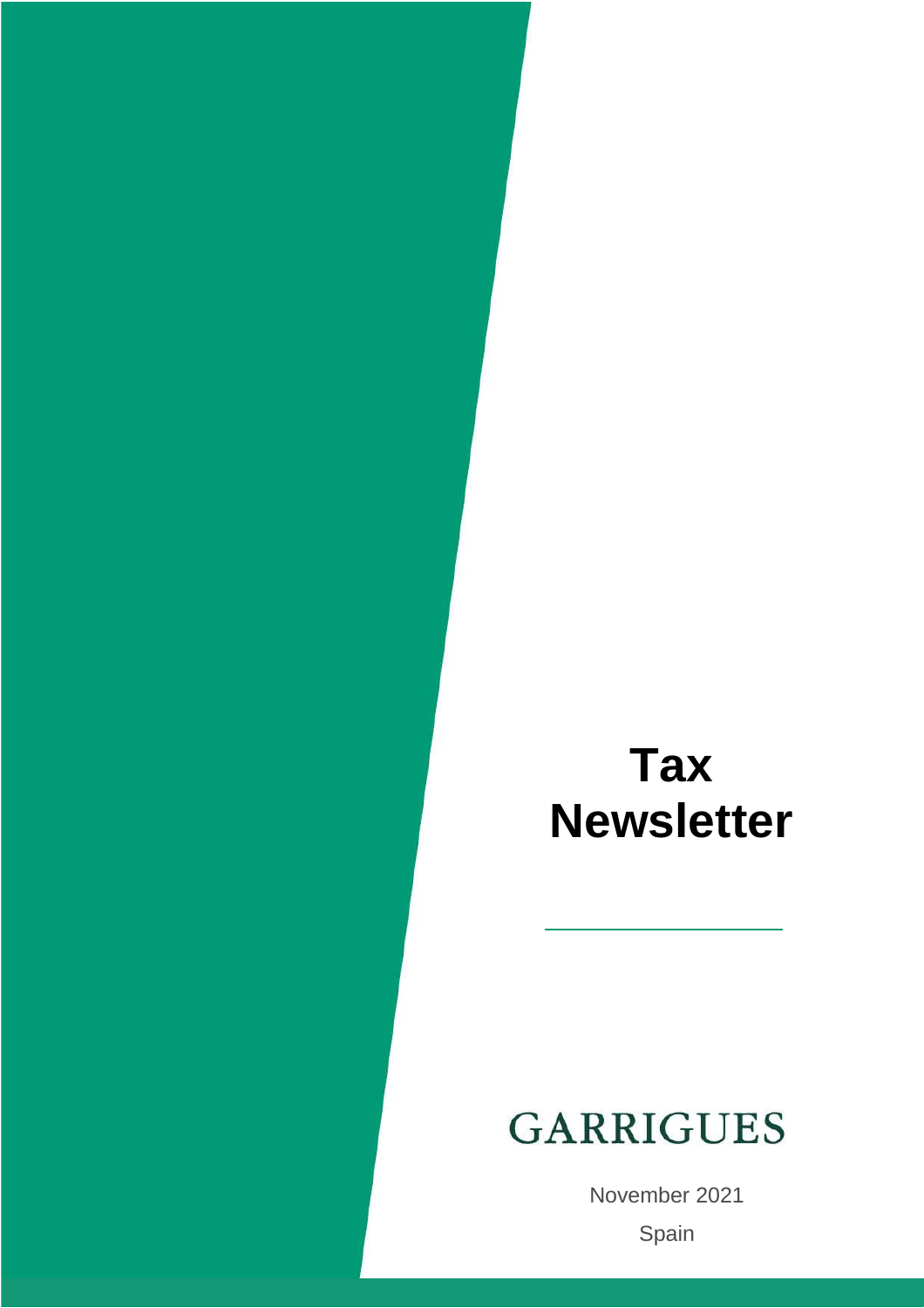## **Contents**

## **1. [Supreme Court confirms National Appellate Court's principle:](#page-5-0)  [offsetting tax losses is not a tax option](#page-5-0)**

## **2. [Judgments](#page-7-0)**

- 2.1 Corporate income tax. [Accounting errors have tax effect in](#page-7-1)  [taxable period they are identified, even if the financial](#page-7-1)  [statements are restated](#page-7-1)
- 2.2 Inheritance and gift tax. [It is not necessary to continue an](#page-7-2)  [economic activity to claim the 95% reduction for "mortis](#page-7-2)  [causa" acquisitions of a family business](#page-7-2)
- 2.3 Transfer and stamp tax. [Examination of how taxable](#page-8-0)  [amount for administrative concessions is determined](#page-8-0)
- 2.4 [Tax on increase in urban land value. –](#page-8-1) Articles on system for [determining taxable amount for the tax on increase in urban](#page-8-1)  [land value held unconstitutional](#page-8-1)
- 2.5 Tax on economic activities. [Two contradicting judgments](#page-9-0)  delivered [on option of reduction to tax on economic activities](#page-9-0)  [due to temporary closure of businesses during the pandemic](#page-9-0)
- 2.6 Review procedure. [The time period for requesting expert](#page-9-1)  [appraisal at taxpayer's instance starts when the decision](#page-9-1)  [ending administrative jurisdiction is delivered.](#page-9-1)
- 2.7 Extension of liability. [Liability for a penalty that has not](#page-10-0)  [become final may be extended, although it cannot be claimed](#page-10-0)  [from the liable person while it is stayed.](#page-10-0)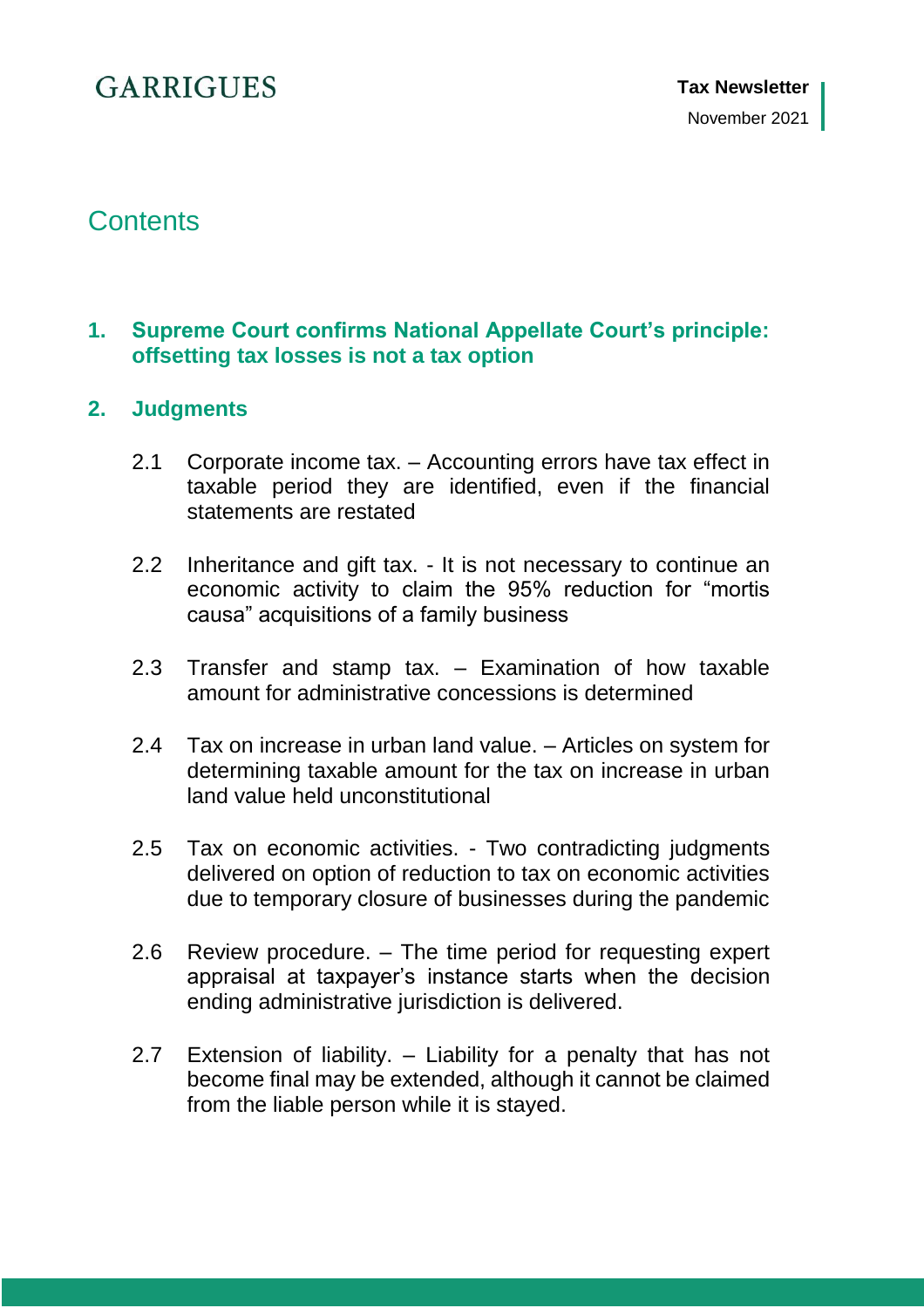- 2.8 Penalty procedure. [Unjustified and disproportionate](#page-10-1)  [inaction by the tax authorities breaches principle of good](#page-10-1)  [administration](#page-10-1)
- 2.9 Penalty procedure. [A penalty for reporting a debt outside](#page-11-0)  [the time limit without identifying the periods to which the](#page-11-0)  [return relates is not contrary to the principle of proportionality](#page-11-0)
- 2.10 Penalty procedure. [Acceptance of an adjustment may be](#page-12-0)  [an indication that taxable person wishes to comply and](#page-12-0)  [therefore is not at fault](#page-12-0)
- 2.11 [Collection or enforced collection procedure. -](#page-12-1) Tax authorities [cannot issue an interlocutory order initiating enforced](#page-12-1)  [collection proceedings before deciding on a repeated request](#page-12-1)  [for deferred or split payment filed by the taxpayer](#page-12-1)
- 2.12 Contesting regulations. [If a court holds that a provision in](#page-13-0)  [the regulations is illegal, it must make a declaration of its own](#page-13-0)  [motion, even if the taxpayer has not requested it when](#page-13-0)  [appealing against its assessment](#page-13-0)

## **3. Decisions [by economic-administrative tribunals](#page-14-0)**

- 3.1 Corporate income tax. In each prepayment up to  $\epsilon$ 1 million in tax losses [may be offset](#page-14-1)
- 3.2 Corporate income tax. [A tax credit for gifts not claimed in](#page-14-2)  [one period due to insufficient tax liability may be claimed in](#page-14-2)  [the following ten years limited only by the gross tax liability in](#page-14-2)  [the year they](#page-14-2) are claimed
- 3.3 Corporate income tax. [Capital gain arising on transfer of](#page-15-0)  [real estate must be recognized for tax purposes in the fiscal](#page-15-0)  [year when the deed is executed.](#page-15-0)
- 3.4 Corporate income tax. [Taxpayer may decide order for](#page-15-1)  [claiming unused amounts of reduction for capitalization](#page-15-1)  [reserve](#page-15-1)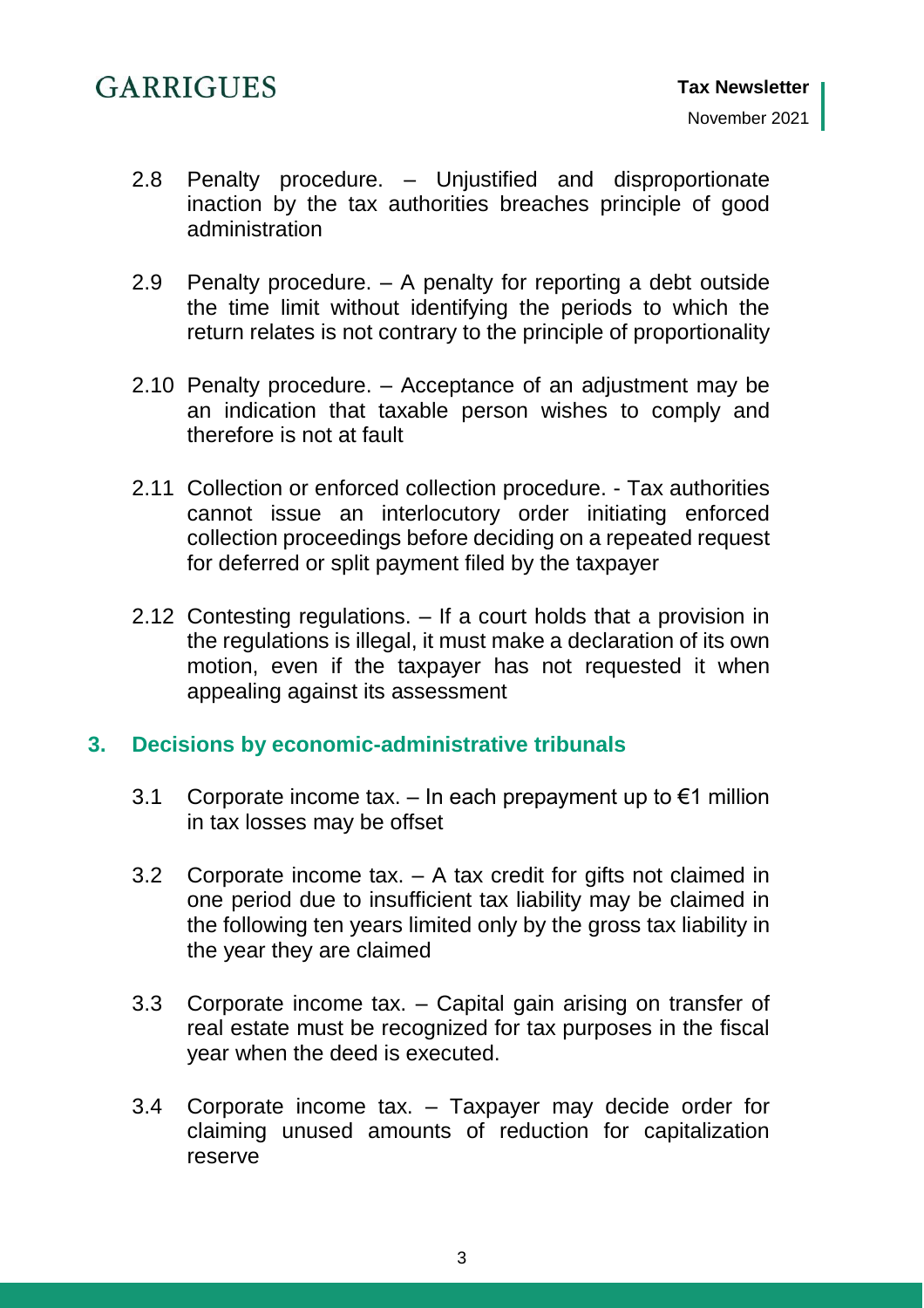- 3.5 [Corporate income tax / management procedure. –](#page-15-2) Payment [in respect of a refund of the Spanish health tax must be](#page-15-2)  [recognized in the period when incorrect payment took place.](#page-15-2)
- 3.6 Personal income tax. [Penalty cannot be imposed for not](#page-16-0)  [reporting assets acquired in statute-barred years on the](#page-16-0)  [return for assets abroad](#page-16-0)
- 3.7 Excise and special taxes. [Claiming of exemption cannot be](#page-16-1)  [denied on the ground of simply procedural breach](#page-16-1)
- 3.8 [VAT / administrative procedure. -](#page-16-2) Complete adjustment [principle also applies in management procedures](#page-16-2)
- 3.9 Administrative procedure. [Breach of time period for expert](#page-17-0)  [appraisal at taxpayer's instance due to inaction by the](#page-17-0)  [authorities must trigger removal of the stay and resumption of](#page-17-0)  [time period for completion of the audit](#page-17-0)
- 3.10 Audit procedure. [A general audit cannot be commenced](#page-17-1)  [following limited review on same item and taxable period](#page-17-1)
- 3.11 Collection procedure. [TEAC analyzes a few rules on stay of](#page-18-0)  [enforcement of decisions challenged in economic](#page-18-0)[administrative jurisdiction](#page-18-0)
- 3.12 Collection procedure. [Limits on wage, salary and pension](#page-18-1)  [attachments do not apply to pension plan rights](#page-18-1)
- 3.13 Collection procedure. [Post-insolvency order claims may be](#page-19-0)  [netted ex officio after commencement of liquidation phase in](#page-19-0)  [insolvency proceeding](#page-19-0)
- 3.14 [Economic-administrative procedure. –](#page-19-1) It is allowable, in a [review proceeding, for proof to be submitted that was not](#page-19-1)  [submitted in the audit, if it does not result in additional](#page-19-1)  [verification work by the tribunal](#page-19-1)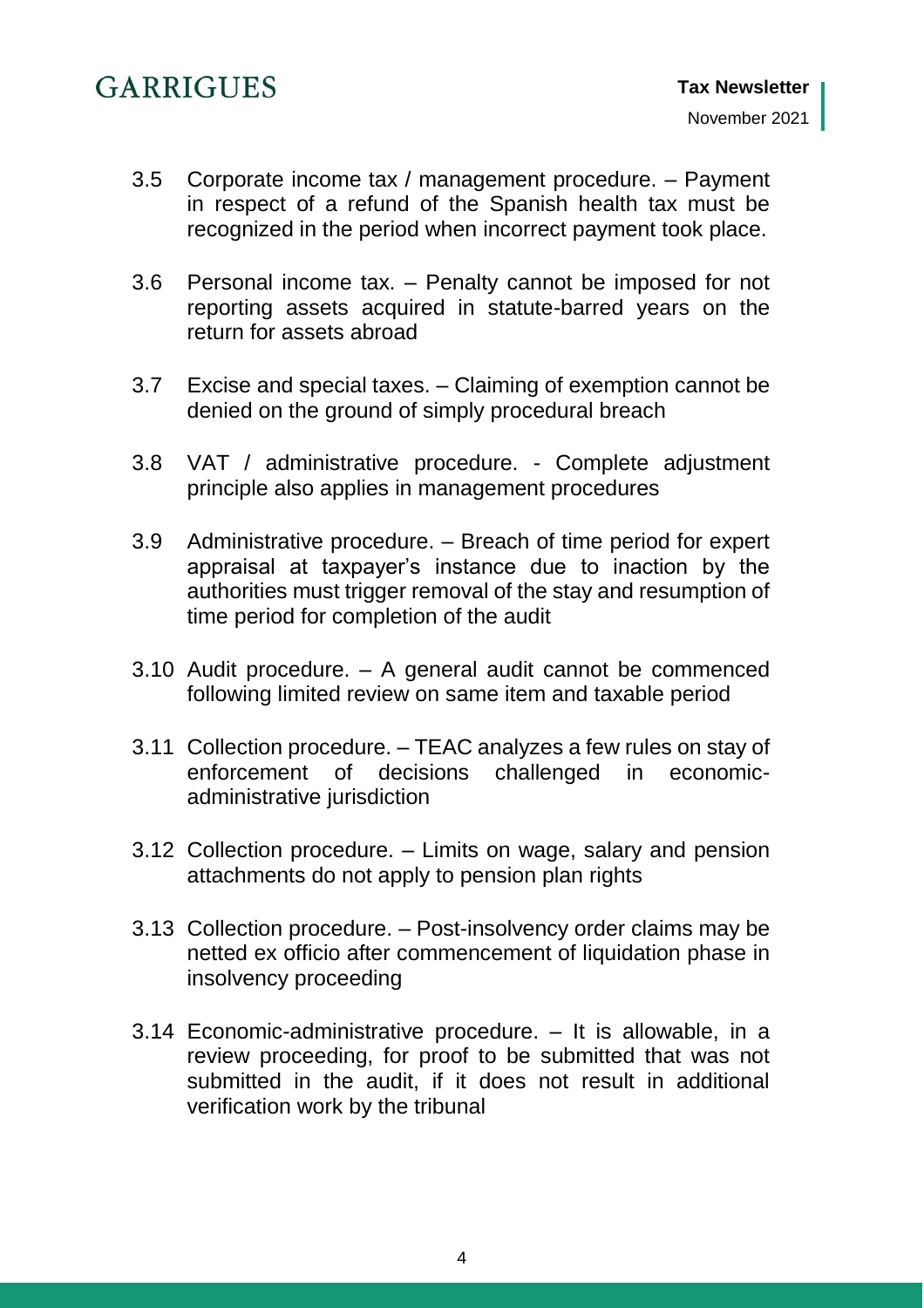## **4. Resolutions [by the Directorate General for Taxes](#page-20-0)**

- 4.1 Personal income tax. [DGT examines tax liability for](#page-20-1)  [providing call options to employees and on exercising them](#page-20-1)
- 4.2 [Nonresident income tax / VAT –](#page-20-2) Rental of warehouse in Spain [from where goods are delivered which are sold to customers](#page-20-2)  [before they enter Spain entails existence of a fixed /](#page-20-2)  [permanent establishment for VAT purposes although not for](#page-20-2)  [nonresident income tax purposes](#page-20-2)
- 4.3 Inheritance tax. [Detailed analysis of requirement to hold](#page-21-0)  [value of inherited shares in family businesses](#page-21-0)

## **5. [Legislation](#page-22-0)**

- 5.1 [Losses generated in 2021 will not be taken into account when](#page-22-1)  [determining the cause of dissolution](#page-22-1)
- 5.2 [Royal decree-law published which includes new system for](#page-22-2)  [determining the taxable amount for tax on increase in urban](#page-22-2)  [land value](#page-22-2)
- 5.3 [Spanish finance authority communicates publication date for](#page-23-0)  [list of its debtors and jointly and severally liable parties](#page-23-0)
- 5.4 [Government support paid to repair damage caused by natural](#page-23-1)  [disasters is held to be exempt](#page-23-1)
- 5.5 [VAT and transfer and stamp tax amendments introduced as](#page-23-2)  a [result of transposition of certain directives](#page-23-2)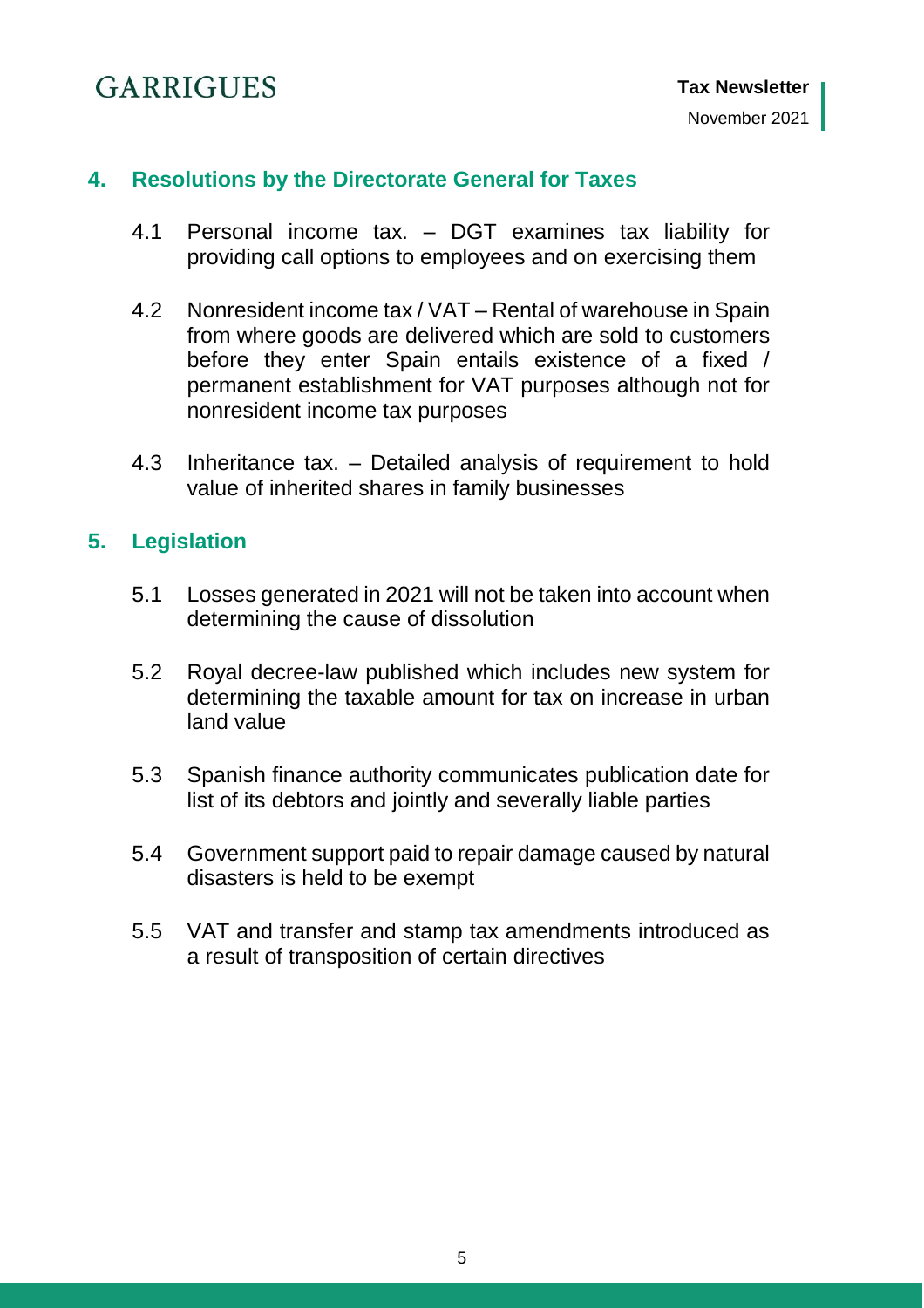## <span id="page-5-0"></span>**1. Supreme Court confirms National Appellate Court's principle: offsetting tax losses is not a tax option**

**In a [judgment delivered on November 30, 2021,](https://www.poderjudicial.es/search/AN/openDocument/6f5af6d753096e1c/20211213) the Supreme Court examines whether it is allowed to offset tax losses on a corporate income tax self-assessment filed outside the time limit and concludes that it is. Moreover, according to a judgment on October 29, 2021 by the National Appellate Court, if this gives rise to an incorrect payment, the incorrectly paid tax must be refunded with late-payment interest calculated from when that payment was made (including prepayments).**

Article 119 of the General Taxation Law (LGT) states that options which the tax legislation requires to be elected, requested or waived with the filing of a return may not be modified after this point, unless the correction occurs in the statutory filing period. On the basis of that article, tax auditors and economic-administrative tribunals have not been allowing taxpayers to offset their tax losses outside the ordinary time limit for filing corporate income tax self-assessments; and this is because, in their opinion, where a taxpayer fails to offset a tax loss on its self-assessment, it is electing an option which therefore cannot later be modified.

The National Appellate Court had already rejected this interpretation in a judgment delivered on December 11, 2020 (discussed in our [alert on January 15, 2021](https://www.garrigues.com/es_ES/noticia/audiencia-nacional-concluye-compensacion-bases-imponibles-negativas-no-es-opcion-tributaria#:~:text=La%20Audiencia%20Nacional%20concluye%20que,una%20opci%C3%B3n%20tributaria%20inmodificable%20%7C%20Garrigues) and our [blog post on February 23,](https://www.expansion.com/blogs/garrigues/2021/02/23/la-audiencia-nacional-respalda-que-la.html)  [2021\)](https://www.expansion.com/blogs/garrigues/2021/02/23/la-audiencia-nacional-respalda-que-la.html). It has since reiterated this interpretation clearly and plainly in its recent judgment on October [29, 2021.](https://www.poderjudicial.es/search/AN/openDocument/f1f383f185e9f3c2/20211117) According to this court, offsetting tax losses is not a tax option, instead a taxpayers right linked to the principle of economic capacity recognized in article 31 of the Constitution.

Lastly, in a judgment on November 30, 2021 (appeal 4464/2020), the Supreme Court reached the same conclusion as the National Appellate Court, when examining whether tax losses are allowed to be offset on a self-assessment filed outside the time limit. In its judgment, the court shared the following thoughts:

- (a) The General Taxation Law and its implementing regulations are not clear in this respect, because they do not define the legal concept of a tax option, and it is not consistent for unfavorable legal and economic consequences to arise for the taxpayer on the basis of the absence of that definition. This lack of conceptual clarity creates effects with systemic proportions when it comes to interpreting principles governing the tax system such as the principle of economic capacity, the principle of equitable distribution of the tax burden or the principle of proportionality.
- (b) Article 119.3 of the General Taxation Law only refers to options which, under tax law, must be elected, requested or waived when filing a return. Therefore, for a tax option falling under that article to exist, it will be necessary for it have been defined as such in tax law.

For this to happen two requirements must be met: an objective requirement, consisting of embodiment in the law of an alternative choice between different and exclusive tax arrangements; and another volitional requirement, consisting of a free act by the taxpayer which will be reflected on the taxpayer's return or self-assessment. Therefore, there is no option if the taxpayer exercises an independent right, set out in the law without any alternatives.

Moreover, all options must be able to be elected, requested or waived only on a return. For these purposes, returns must be explicit or implicit, but unambiguous.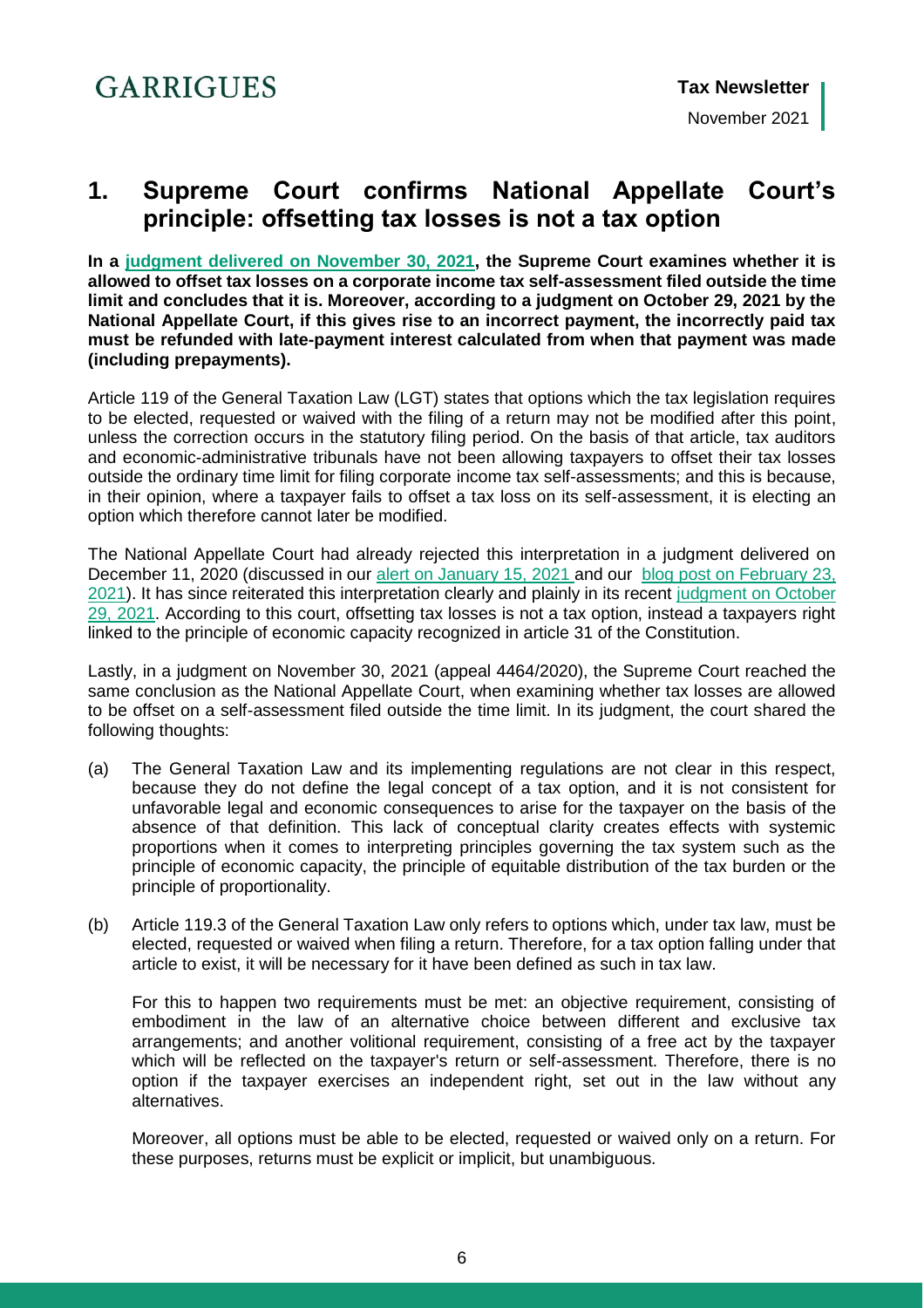(c) On the subject of offsetting tax losses, the corporate income tax law states that tax losses "may be offset" against income in later periods, which means that the taxable person can choose whether they offset them or not, and determine (within the statutory limits) the period in which they will offset them and their amount. In other words, this is not technically a tax option, because no alternative is described consisting in choosing between two different and exclusive tax regimes.

The offset of tax losses is instead an independent right of the taxpayer which serves the principle of economic capacity and, due to being a right of this kind, it cannot be restricted, except for the reasons set out in the law. Moreover, added the court, "a taxpayer who fulfills its obligation to report its tax losses to be carried forward, while informing the tax authorities of the existence itself of the tax losses, is also giving them notice that it will exercise that right in the future".

Elsewhere, in the most recent of the national appellate court judgments mentioned above (delivered on October 29, 2021), the court affirmed that a refund arising from the offset of tax losses which was not done in the voluntary period amounts to a refund of tax incorrectly paid and therefore must include interest calculated from the date on which the incorrect payment was made (therefore, if prepayments were incorrectly made because the tax losses had not been offset, late-payment interest must be calculated from when those payments were made).

TEAC ruled recently on this same subject of tax incorrectly paid in prepayments in a [decision on](https://serviciostelematicosext.hacienda.gob.es/TEAC/DYCTEA/criterio.aspx?id=00/04270/2019/00/0/1&q=s=1&rn=&ra=&fd=01/09/2021&fh=30/09/2021&u=00&n=&p=&c1=&c2=&c3=&tc=1&tr=&tp=&tf=&c=2&pg=)  [September 22, 2021.](https://serviciostelematicosext.hacienda.gob.es/TEAC/DYCTEA/criterio.aspx?id=00/04270/2019/00/0/1&q=s=1&rn=&ra=&fd=01/09/2021&fh=30/09/2021&u=00&n=&p=&c1=&c2=&c3=&tc=1&tr=&tp=&tf=&c=2&pg=) In this decision it examined the case of a taxpayer who, after requesting correction of its corporate income tax self-assessment, obtained a refund of the amounts incorrectly paid, although with late-payment interest calculated only on the excess determined in its selfassessment of the tax.

TEAC affirmed in its decision that the tax authorities clearly obtained amounts of tax incorrectly from the time they were paid when the prepayments were made; because, in this case, the cause of the excess amount in the prepayments is not the mechanics of the tax, instead an incorrect determination of the basis for calculating those payments. Therefore, late-payment interest must be calculated from when each prepayment was made, on the excess paid in each of them.

This conclusion is similar to that determined by the Supreme Court in a [judgment](https://www.poderjudicial.es/search/AN/openDocument/deb08f3aa438903a/20210223) on January 28, [2021](https://www.poderjudicial.es/search/AN/openDocument/deb08f3aa438903a/20210223)*,* summarized in our February 2021 [Newsletter](https://www.garrigues.com/sites/default/files/documents/tax_newsletter_-_february_2021.pdf#page=8)*.*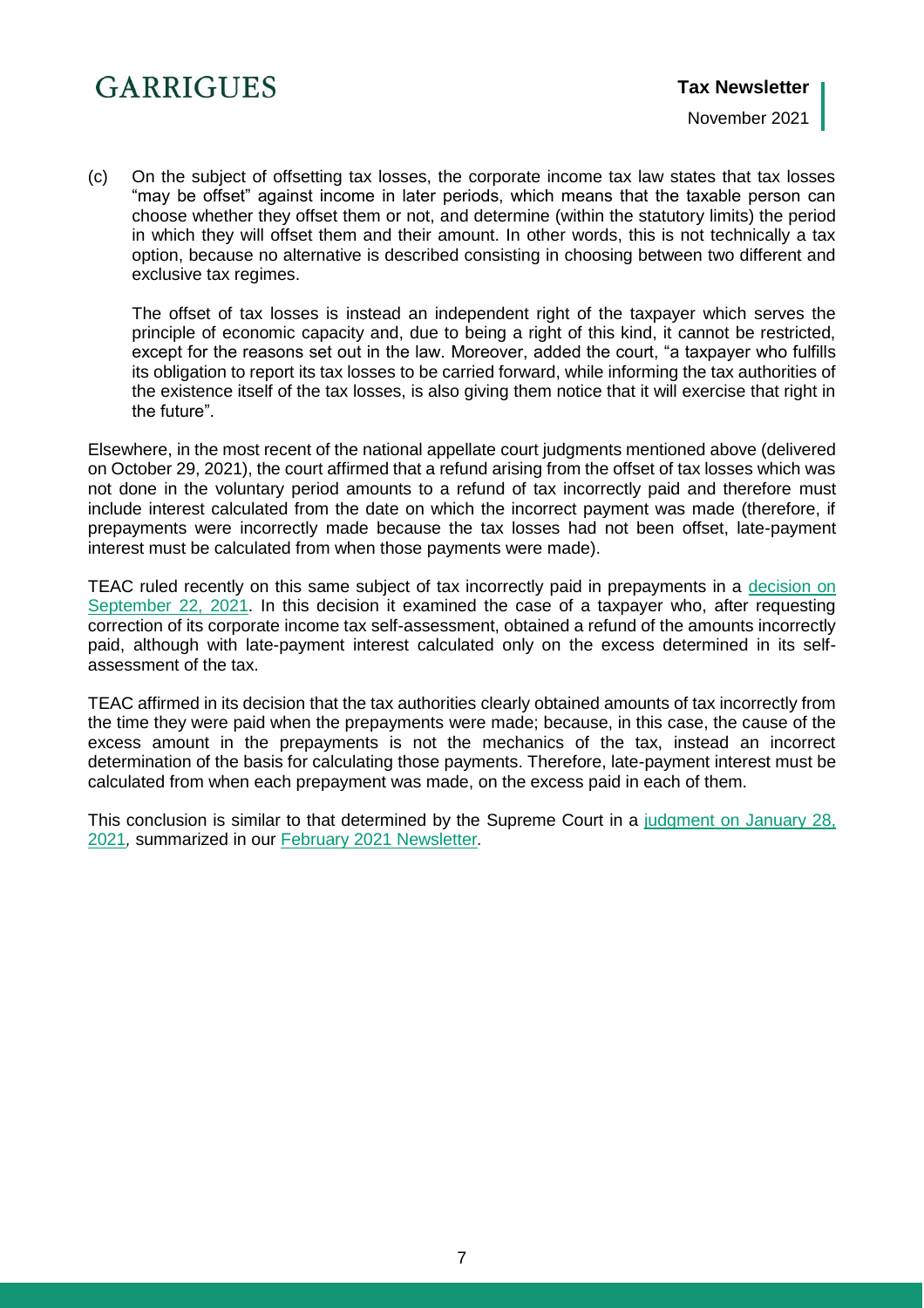## <span id="page-7-0"></span>**2. Judgments**

### <span id="page-7-1"></span>**2.1 Corporate income tax. – Accounting errors have tax effect in taxable period they are identified, even if the financial statements are restated**

#### **Supreme Court. [Judgment of October 25, 2021](https://www.poderjudicial.es/search/AN/openDocument/30ecfb1cc1698c9d/20211116)**

A company found out in 2010 that it had made an error in the preparation of its 2004 financial statements, because it had not recorded in this fiscal year a material impairment allowance for its investment securities. After becoming aware of the error, it restated the 2004 financial statements in 2010 and filed them with the commercial registry. It moreover requested correction of its 2005 corporate income tax self-assessment to adjust the effect of the error on that return. Fiscal year 2004 had not become statute-barred because the statute of limitations had been tolled earlier.

Under standard number 22 in the Spanish Chart of Accounts on errors and changes in accounting principles, the Supreme Court concluded that (in this case) the period in which the effect of the accounting error arises is the fiscal year in which the error is identified (2010) not the fiscal year in which the error was made (2004). It underlined, in any event, that one of the reasons for this conclusion is that the taxpayer did not substantiate the reason why the error was identified so many years later.

The court added, moreover, that:

(a) The presumptive and probative value of the registry's assessment of the new financial statements is confined to elements that are binding for that assessment under the commercial registry regulations. In other words, (i) that the documents filed with the registry are the ones required by the law, (ii) that they have been properly approved by the shareholders' meeting or by the shareholders, and (iii) that the stipulated mandatory signatures appear on them.

In relation to that verification and assessment by the registry, related to those elements, the tax authorities cannot object that there was an error or irregularity.

- (b) The filing of the (original or restated) financial statements does not confer any presumption of truth or validity on those financial statements, or that they are consistent with the reality reflected for accounting purposes.
- (c) The tax authorities may and have to decide based on the accounting and tax rules as to the taxable period in which the effects of the change made must be recognized, and the commercial registrar's assessment cannot condition that power held by the authorities.

## <span id="page-7-2"></span>**2.2 Inheritance and gift tax. - It is not necessary to continue an economic activity to claim the 95% reduction for "mortis causa" acquisitions of a family business**

#### **Supreme Court. [Judgment of June 2, 2021](https://www.poderjudicial.es/search/AN/openDocument/46cd0847047cd940/20211122)**

The Supreme Court analyzed in this judgment the necessary holding requirement so as not to forfeit the reduction for transfer upon death (*mortis causa)* of a family business and concluded that it is sufficient to hold the "value of the acquired property" for 10 years for the fulfillment of this statutory requirement to be confirmed.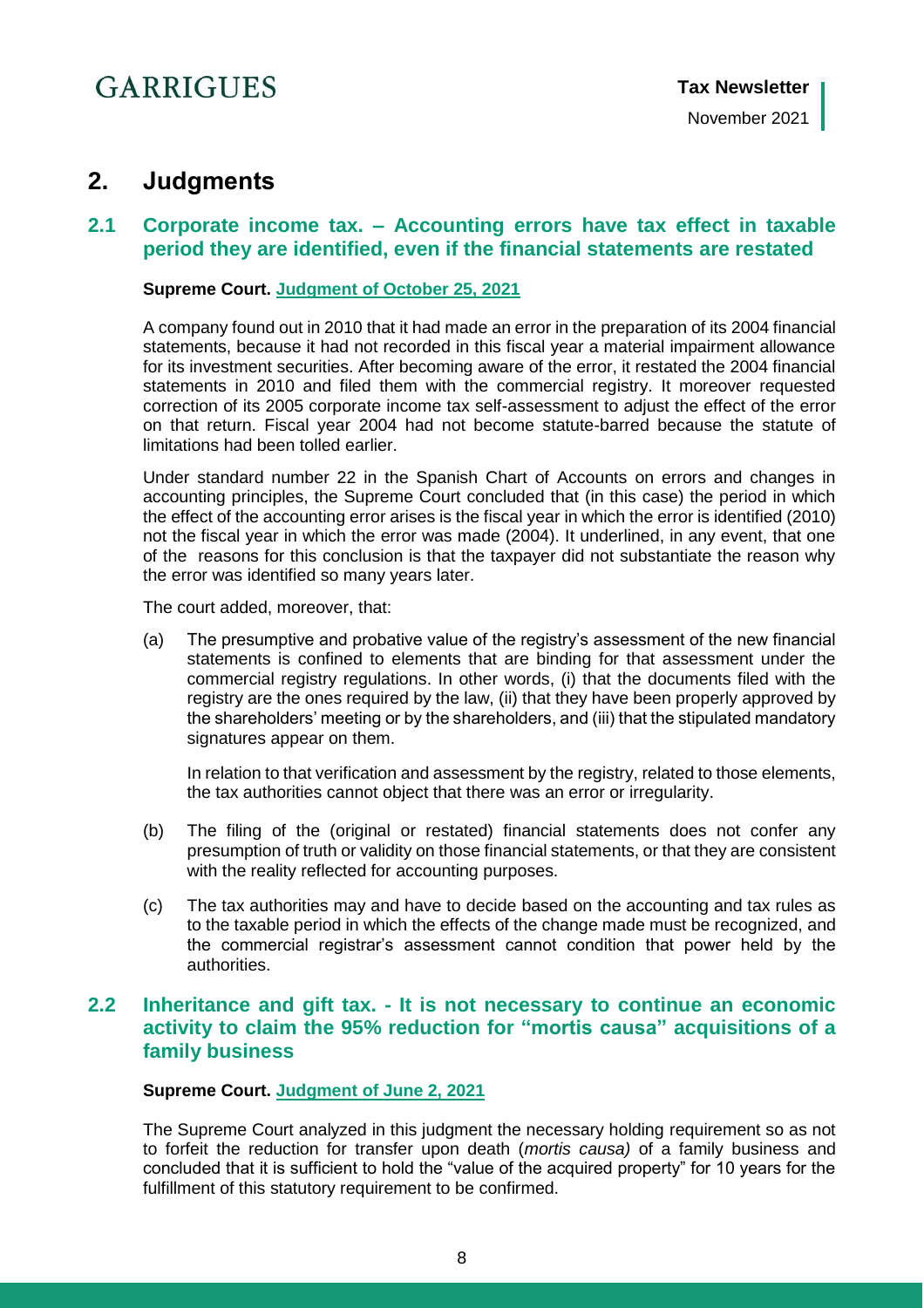

The judgment, delivered on an appeal handled by Garrigues lawyers, was analyzed in detail in our [alert on June 9, 2021.](https://www.garrigues.com/es_ES/noticia/ts-confirma-no-es-necesario-mantener-actividad-economica-aplicar-reduccion-95-adquisiciones)

## <span id="page-8-0"></span>**2.3 Transfer and stamp tax. – Examination of how taxable amount for administrative concessions is determined**

**Supreme Court. [Judgment of October 26, 2021](https://www.poderjudicial.es/search/AN/openDocument/2b3b8092900461d9/20211112)**

The transfer and stamp tax legislation contains three possible rules for determining the taxable amount for administrative concessions, which apply based on the nature of the obligations imposed on the concession holder:

- (a) If a specific amount is specified in respect of a price or fee, the taxable amount must be that figure.
- (b) If a fee is specified that the concession holder must pay periodically, the taxable amount must be the correctly updated sum of all periodical amounts or fees.
- (c) Where the concession holder is required to revert given assets to the authorities, the taxable amount must be equal to the estimated net carrying amount of those assets as of the date on which that reversion occurs.

At issue in the case examined in this judgment was the taxable amount under a concession agreement in which an obligation is imposed on the concession holder to pay a variable annual fee based on operating income, a fixed fee in kind and a fixed fee in cash (in other words, the scenarios in letters a) and b) above occurred).

The autonomous community authorities took the view that, to determine the taxable amount, because there were different types of fees, all the amounts had to be added together (including the values of payments in kind). The appellant argued that the circumstances in a) and b) are mutually exclusive by definition because they relate to different methods of determining and paying the fee.

The Supreme Court interpreted that there is no incompatibility of any type among the three rules on determining the taxable amount and that therefore the amounts obtained by applying each of them may be added together where the circumstances of the case so require.

## <span id="page-8-1"></span>**2.4 Tax on increase in urban land value. – Articles on system for determining taxable amount for the tax on increase in urban land value held unconstitutional**

#### **Constitutional Court. [Judgment of October 26, 2021](https://www.boe.es/boe/dias/2021/11/25/pdfs/BOE-A-2021-19511.pdf)**

The Official State Gazette of November 25, 2021 published a judgment by the Constitutional Court on October 26, 2021, holding to be unconstitutional and null and void several articles of the revised Local Finances Law, related to the system for determining the taxable amount for the tax on increase in urban land value.

See our [alert dated November 3, 2021](https://www.garrigues.com/es_ES/noticia/publica-contenido-sentencia-tribunal-constitucional-anula-plusvalia-municipal) in which we discuss this judgment briefly.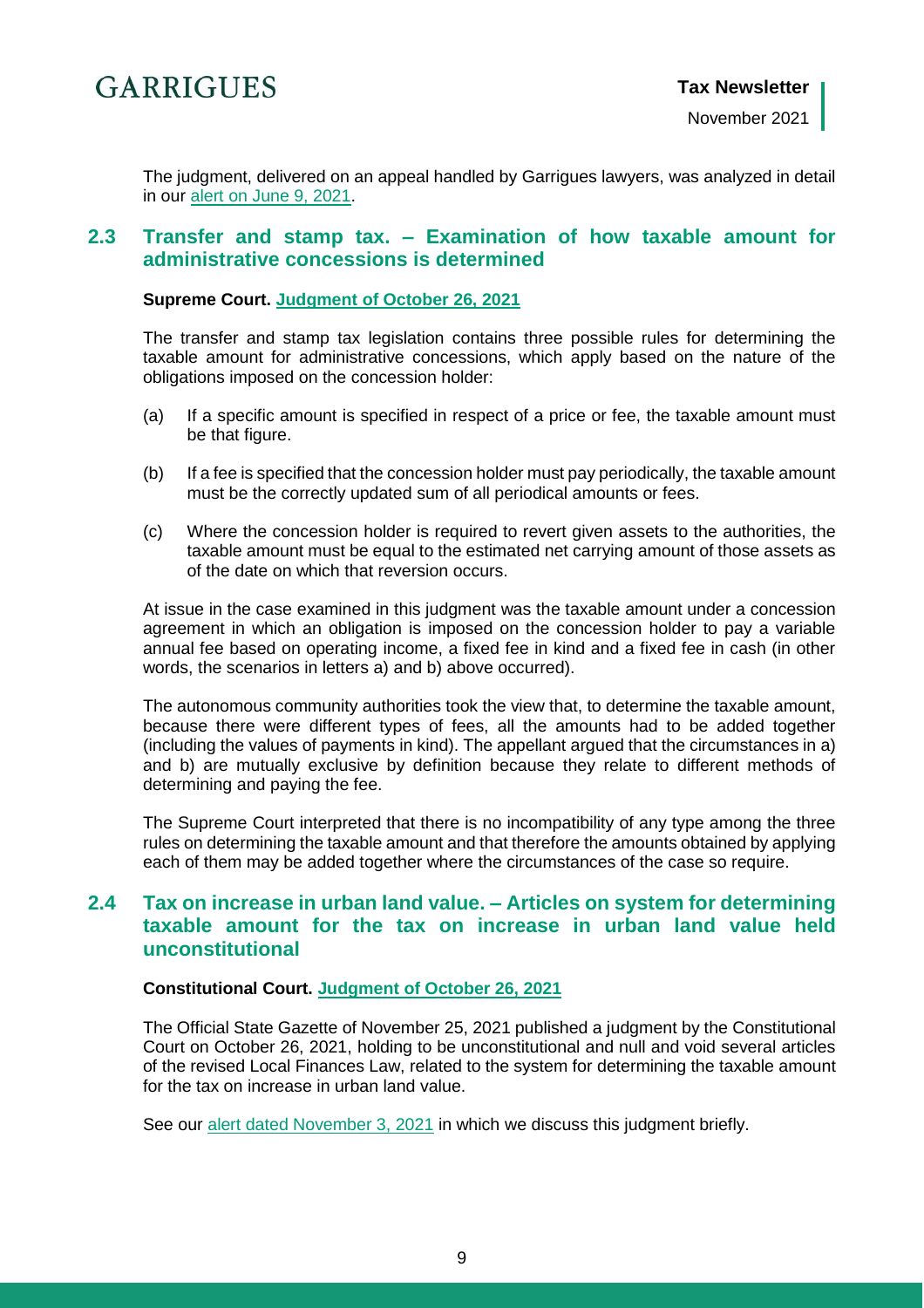## <span id="page-9-0"></span>**2.5 Tax on economic activities. - Two contradicting judgments delivered on option of reduction to tax on economic activities due to temporary closure of businesses during the pandemic**

**Alicante Judicial Review Court number 3 and Aragon Regional Administrative-Economic Tribunal. Decision of [June 5](https://www.poderjudicial.es/search/AN/openDocument/fb0f28504b3c6064/20211102) and decision of [July 22 2021](https://serviciostelematicosext.hacienda.gob.es/TEAC/DYCTEA/criterio.aspx?id=50/02083/2020/00/0/1&q=s=1&rn=02083&ra=2020&fd=&fh=&u=&n=&p=&c1=&c2=&c3=&tc=1&tr=&tp=&tf=&c=2&pg=)**

The legislation on the tax on economic activities allows a reduction to the tax liability where a business stops operating for a number of reasons which the law itself defines (prohibition order by a court, fires or floods, among others).

In these two decisions, Alicante Judicial Review Court and Aragon Regional Economic-Administrative Tribunal have ruled as to whether this reduction to the tax on economic activities liability for 2020 applies, as a result of the halting of economic activity due to the pandemic, and they reached contradicting conclusions:

- (a) In one case, the court noted that, although the law on the tax on economic activities does not expressly allow this reduction in the specific case of a health crisis, a halting of economic activity ordered by the authorities due to the pandemic is closely linked to the cases set out in that law. Therefore, a proportional reduction to the tax on economic activities liability for 2020 is allowable in respect of the period of time in which the appellant's premises were forced to close under a mandatory obligation imposed by law.
- (b) Taking the opposite view, Aragon TEAR held that the reduction did not apply, because the law on the tax does not contemplate health crises as one of the reasons allowing it to be claimed.

## <span id="page-9-1"></span>**2.6 Review procedure. – The time period for requesting expert appraisal at taxpayer's instance starts when the decision ending administrative jurisdiction is delivered.**

#### **Supreme Court. [Judgment of October 21, 2021](https://www.poderjudicial.es/search/AN/openDocument/fc19ac3ffddca75f/20211102)**

To contest the assessment ending an audit of reported values by the tax authorities, the taxpayer may (i) request an expert appraisal made at the instance of the taxpayer within the time limit for the first appeal or claim allowed against the assessment, or (b) appeal against the assessment with reservation of the right to request an expert appraisal made at the instance of the taxpayer when a decision has been delivered on the appeal. In this latter case, the interested party may exercise the right it reserved to request an expert appraisal made at the instance of the taxpayer in the same time period, although running from the date on which the decision in the administrative jurisdiction or the date on which decision on the claim lodged against the assessment becomes final.

Additionally, to contest the decisions of economic-administrative tribunals the option exists (in very restricted cases) to lodge, within fifteen days, an appeal known as *recurso de anulación* or action for annulment.

In the case examined in this judgment, the taxpayer filed a claim against the tax authorities' assessment, and reserved the right to request an expert appraisal made at the instance of the taxpayer. The decision on that claim was notified to it on August 4, 2015, and on September 9, 2015, the taxpayer submitted its request for an expert appraisal made at the instance of the taxpayer which was not admitted due to being outside the time limit.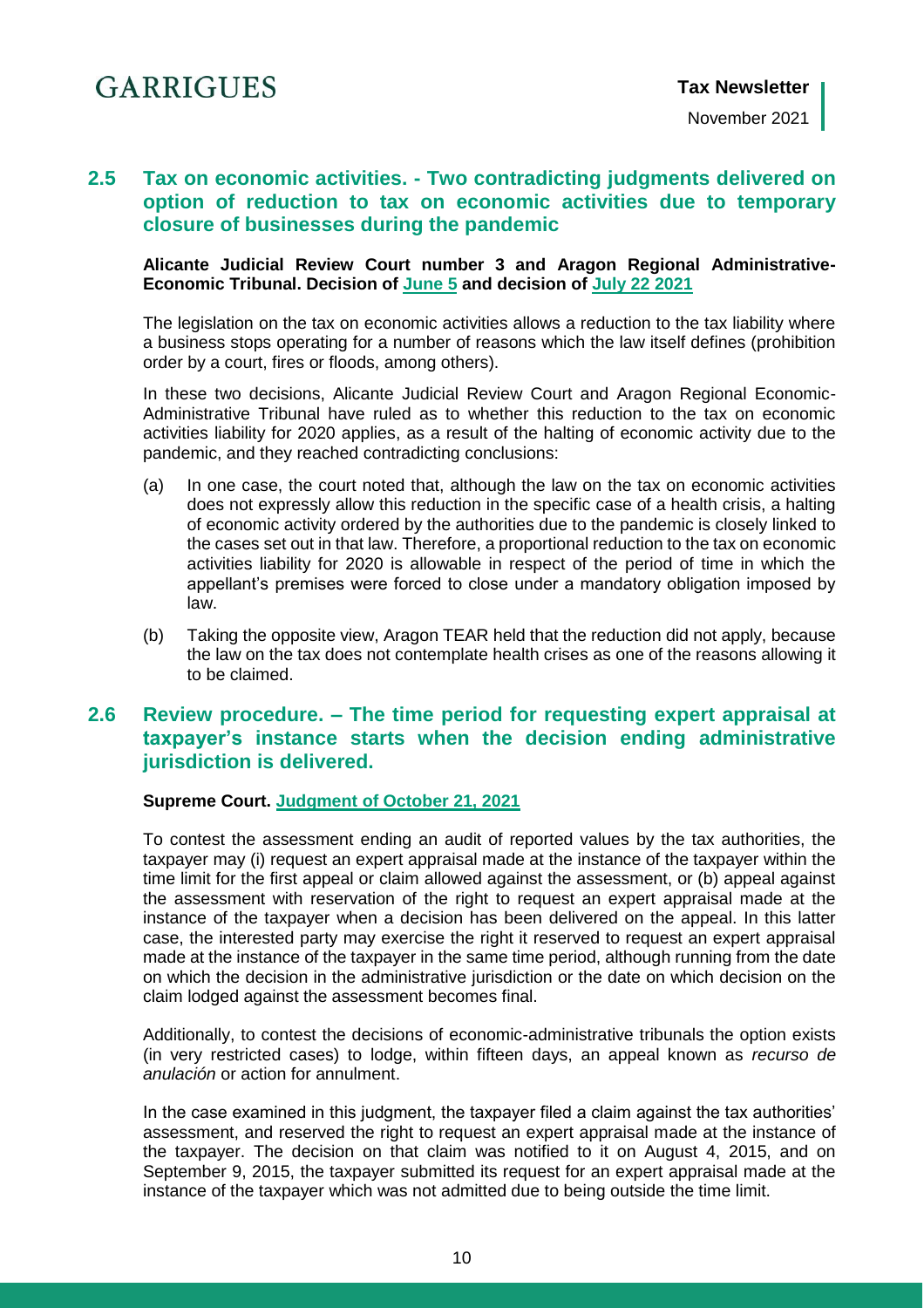

The issue raised was whether the time period for requesting the expert appraisal made at the instance of the taxpayer runs from the decision on the appeal (decision by the authorities ending the administrative jurisdiction), or after the end of the fifteen business days in which the interested party could bring action for annulment against that decision.

The Supreme Court concluded that the time period for requesting an expert appraisal made at the instance of the taxpayer, where that right was reserved on filing the administrative claim against a tax assessment, starts when the act or decision bringing the administrative jurisdiction to an end is notified, not from the end of the time period for bringing action for annulment. It therefore confirmed that in this case the request for an expert appraisal was outside the time limit.

## <span id="page-10-0"></span>**2.7 Extension of liability. – Liability for a penalty that has not become final may be extended, although it cannot be claimed from the liable person while it is stayed.**

#### **Supreme Court. [Judgment of October 5, 2021](https://www.poderjudicial.es/search/AN/openDocument/14bc6d8a7b45d025/20211102)**

The Supreme Court concluded in this judgment (by applying the principles in its earlier judgment on April 8, 2021) that, in cases where joint and several liability is declared under article 42.2.a) of the General Taxation Law (in other words, due to collaborating in the concealment or transfer of assets or rights belonging to the person holding the payment obligation so as to prevent the tax authorities from using them in their work), liability may be extended to the person held jointly and severally liable for a penalty which has not become final in the administrative jurisdiction due to having been challenged by the main debtor.

The court added, however, that if that penalty has been stayed (which occurs automatically when an appeal is filed in the administrative jurisdiction), it cannot be claimed from the person held liable until it has become final, at which point the enforcement period will start running.

## <span id="page-10-1"></span>**2.8 Penalty procedure. – Unjustified and disproportionate inaction by the tax authorities breaches principle of good administration**

#### **Supreme Court. [Judgment of November 4, 2021](https://www.poderjudicial.es/search/AN/openDocument/076122cd5a09c243/20211122)**

The time limit for a decision on penalty procedures (six months) starts to run on the date on which the decision commencing the procedure is notified and ends on the date the penalty decision is notified.

In the case examined in this judgment, relating to contraband:

- (a) The tobacco products were seized and the police report was issued on September 8, 2014.
- (b) The decision commencing the penalty procedure was notified on December 18, 2015.
- (c) The notification date of the penalty decision was May 29, 2016, namely, before six months had run from notification of commencement.

The lower court concluded, however, that the time period for the procedure had ended because, in its opinion, the penalty procedure should be held to have commenced on the earliest of the dates mentioned, namely, when the tobacco products were seized and the police report was issued.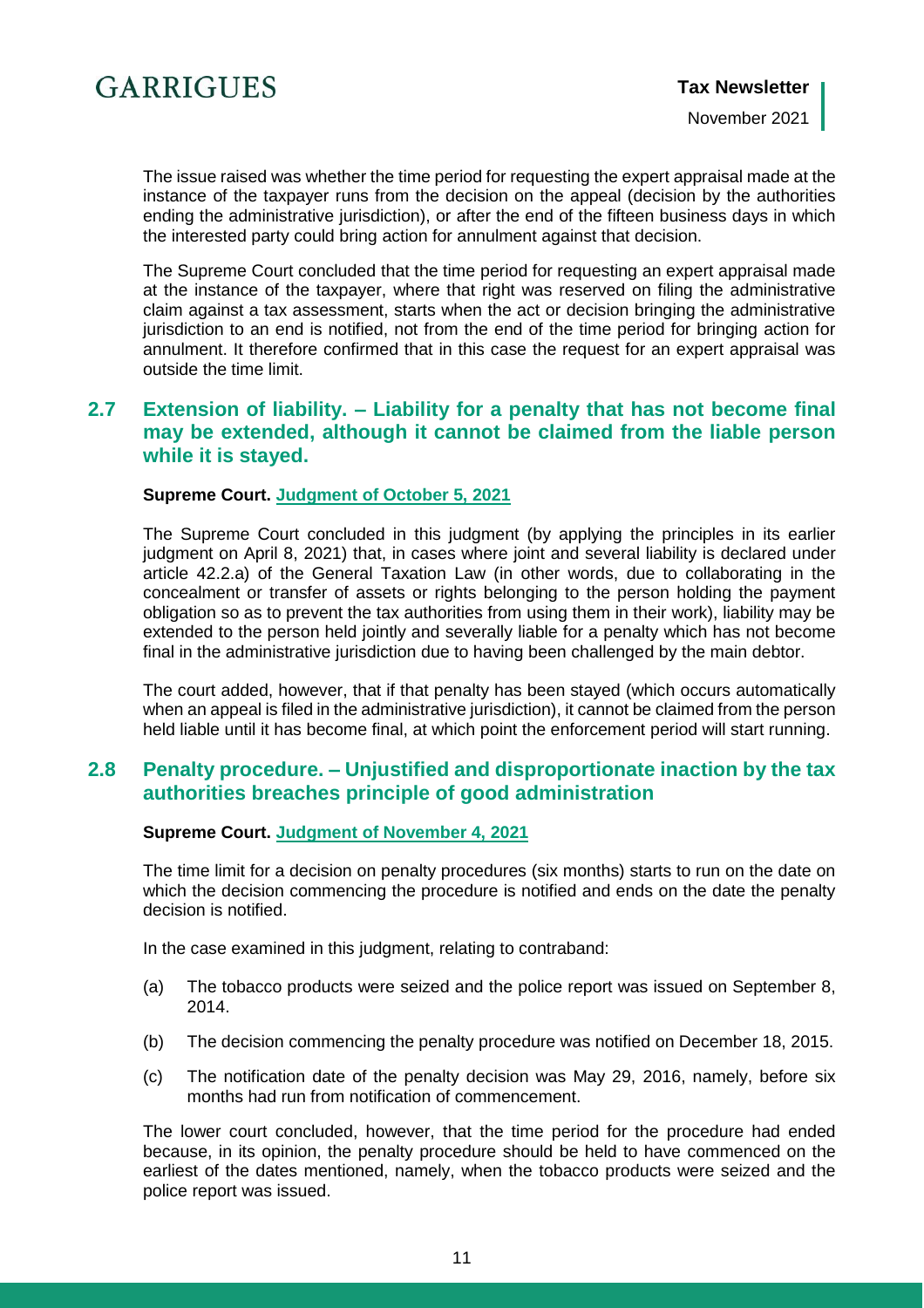

The Supreme Court recalled that steps taken before commencement of the penalty procedure cannot be included for the purpose of calculating the time period for the tax authorities to deliver a decision. However, this is so if those prior steps were not performed with a fraudulent intention to obtain an advantage by preventing the time period for the procedure from running or prolonging it without due cause.

For that reason, although it held that in this case the date of commencement of the penalty procedure is the date of notification of commencement of the procedure not the date on which the prior steps commenced, it set aside the penalty, because there had been "objective, unjustified and disproportionate inaction by the tax authorities", which goes against the "citizen's right to good administration".

## <span id="page-11-0"></span>**2.9 Penalty procedure. – A penalty for reporting a debt outside the time limit without identifying the periods to which the return relates is not contrary to the principle of proportionality**

#### **Supreme Court. Judgment of [October 13](https://www.poderjudicial.es/search/AN/openDocument/18863f60315f7e01/20211102) and judgment of [October 26](https://www.poderjudicial.es/search/AN/openDocument/995cd93eb921808c/20211116) 2021**

These judgments examined the consequences in relation to penalties for conduct consisting of self-assessing a tax in a period differing from or later than the period in which the tax debt should have been reported, without specifying the period to which the debt relates. The examined case relates to a VAT taxable person who included the VAT charged in the first three quarters of a year on the return for the fourth quarter, without identifying that they related to earlier assessment periods.

In these cases the late-filing surcharges (article 27.4 of the General Taxation Law) do not apply because, even though it was a late return filed spontaneously, the taxable period to which the assessment relates was not expressly identified. In these circumstances, a penalty is required to be imposed under article 191.6 of the General Taxation Law, which imposes a penalty equal to 50% of the tax debt not paid within the time limit but instead in a later selfassessment without fulfilling the requirements specified in that article 27.4.

The issue examined in this judgment was whether that penalty fulfills the proportionality principle.

The Supreme Court concluded as follows:

(a) To determine whether a penalty is proportionate it cannot be compared with a surcharge, because they are not measures of the same type.

But rather they are alternative and exclusive measures and the requirement to impose one or the other depends exclusively on the taxpayer's voluntary actions.

(b) The comparison must be made between that penalty and the penalty under article 191.1 of the General Taxation Law for a practice consisting of not paying over tax.

The court therefore concluded that the penalty under article 191.6 of the General Taxation Law is not contrary to the principle of proportionality because its purpose is to punish both a failure to pay the tax within the time limit and a failure to provide information that the taxpayer incurred knowingly for the purpose of avoiding the imposition of a surcharge.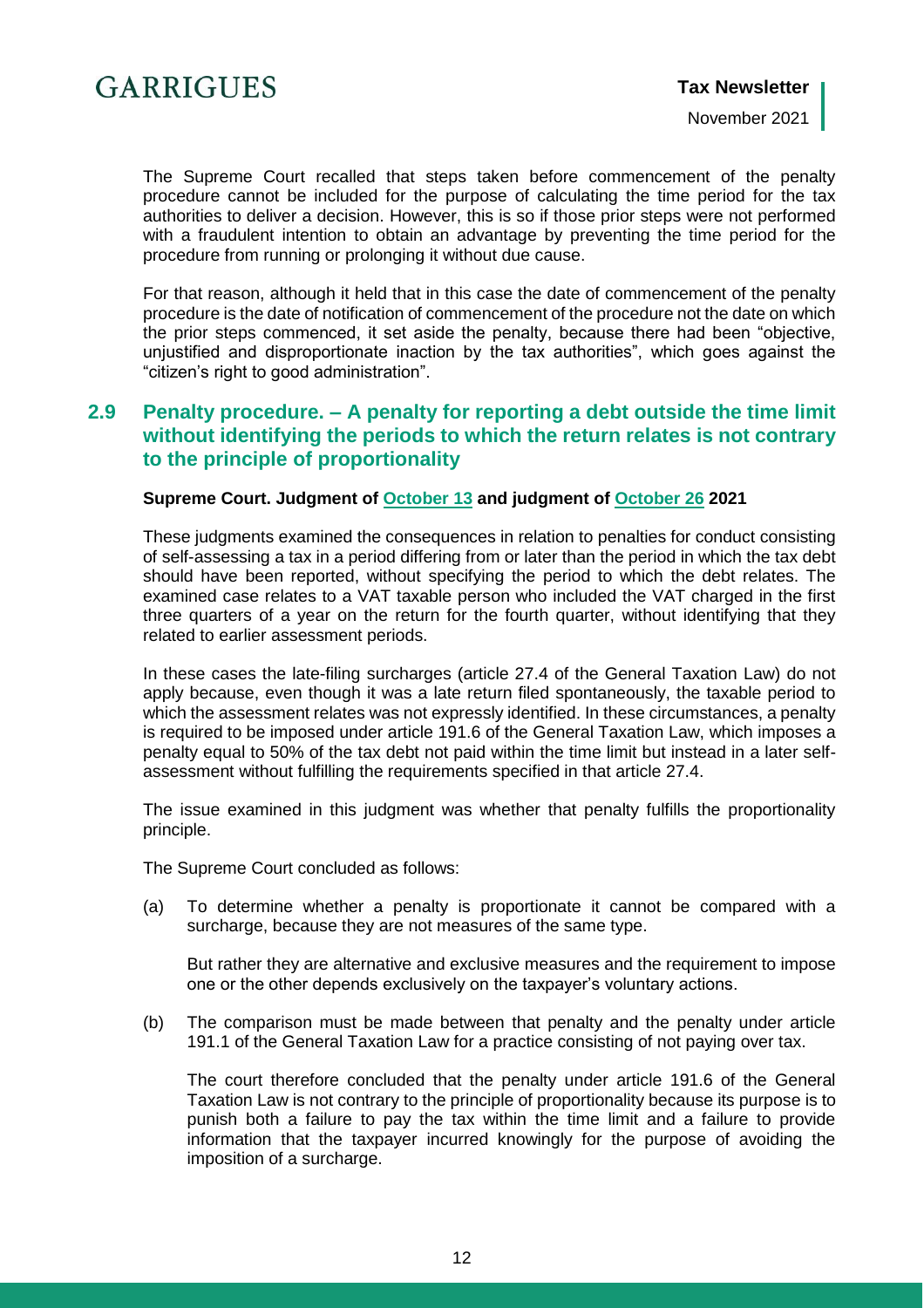## <span id="page-12-0"></span>**2.10 Penalty procedure. – Acceptance of an adjustment may be an indication that taxable person wishes to comply and therefore is not at fault**

#### **National Appellate Court. [Judgment of October 6, 2021](https://www.poderjudicial.es/search/AN/openDocument/b271ea7e43549b24/20211103)**

An entity provided a director with two vehicles and failed to recognize compensation in kind. In the company's judgment, the vehicles had been provided for professional use not for private use. It so happened that it did recognize compensation in kind in respect of vehicles provided to other workers.

The auditors, however, found that it should have recognized compensation in kind equal to 100% of the vehicle's value. This value was calculated by reference to the standard rules on the valuation of company-owned vehicles, namely, at 20% of their acquisition cost. The notice of assessment was signed with acceptance.

A penalty was also imposed. The auditors found the existence of fault because the entity should have known the law which had not recently been changed.

The National Appellate Court concluded as follows:

- (a) The existence of an infringement cannot be founded purely on the result of the adjustment made or the absence of payment.
- (b) Although the law is clear, this case involves a reasonable discrepancy over a legal reality. If the company recognized compensation in kind in respect of some vehicles and not for others, it is because it believed it reasonable to conclude that, in the director's case, the vehicle was only provided for professional use. Although the auditors disagreed with that interpretation, they should not have imposed penalties because both interpretations are reasonable.
- (c) This view is supported further by the fact that the adjustment was accepted, which shows the taxpayer's intention to fulfill its tax obligations.

## <span id="page-12-1"></span>**2.11 Collection or enforced collection procedure. - Tax authorities cannot issue an interlocutory order initiating enforced collection proceedings before deciding on a repeated request for deferred or split payment filed by the taxpayer**

#### **Supreme Court. [Judgment of October 28, 2021](https://www.poderjudicial.es/search/AN/openDocument/9eac932d6182b1d4/20211112)**

The appellant company requested deferred payment of two tax debts, which it offered to secure with a mortgage. AEAT denied the request for deferred payment, which triggered the commencement of a new voluntary payment period. Before the end of the new voluntary payment period, the appellant submitted new requests for deferred payment with certain material changes with respect to the previous ones. No express decision was delivered on the new requests for deferred payment and an enforced collection proceeding was started.

Before the reform of article 161.2 of the General Taxation Law, made by Law 11/2021, of July 9, 2021, on measures to prevent and combat tax fraud – Anti-Fraud Law - [\(commentary](https://www.garrigues.com/en_GB/new/spain-new-anti-fraud-law-published)  [dated July 10, 2021\)](https://www.garrigues.com/en_GB/new/spain-new-anti-fraud-law-published) the law provided as follows:

(a) At the end of the voluntary payment period the enforcement period started.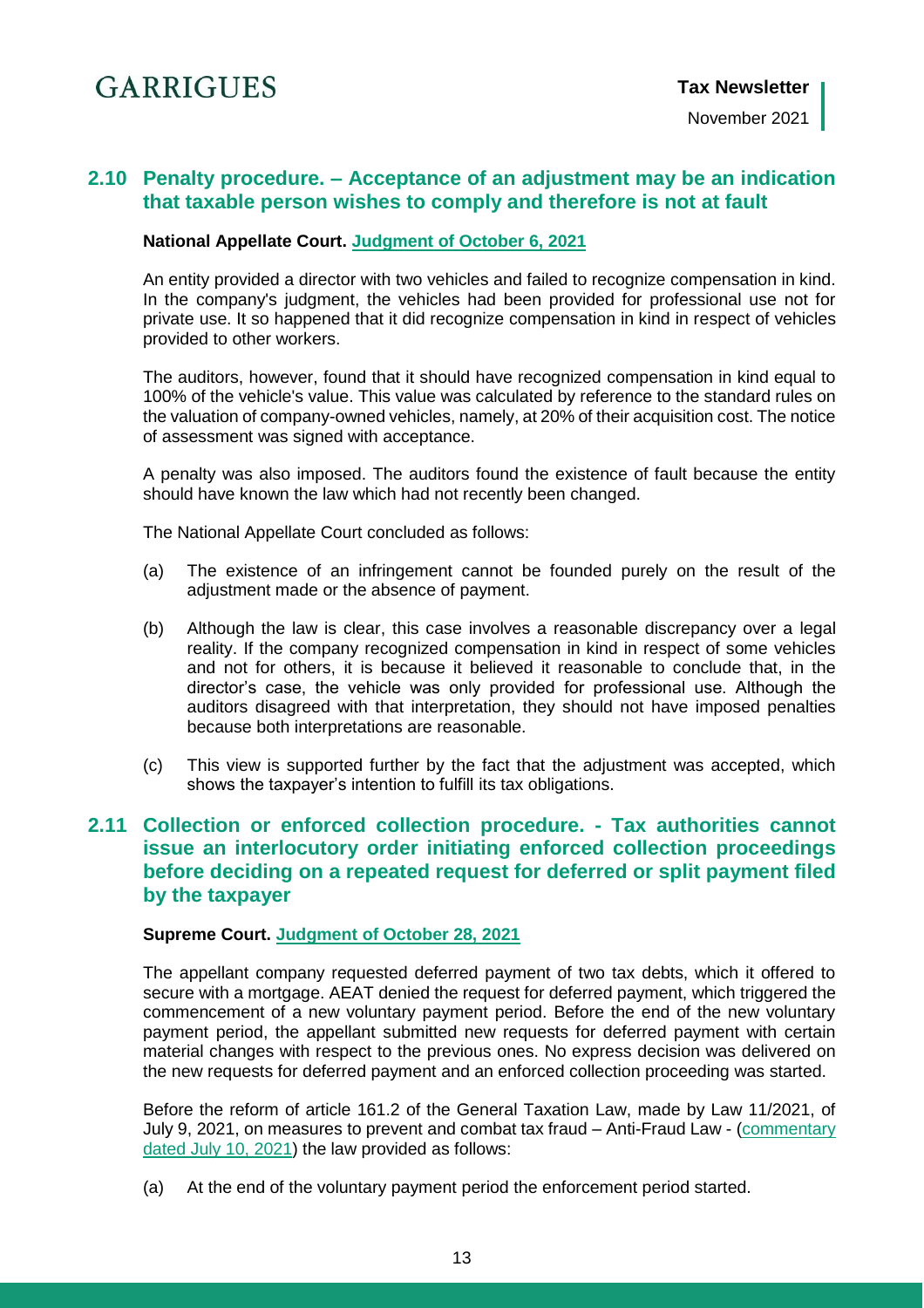- (b) Deferred or split payment of the tax debt could be requested in the voluntary period and after commencement of the enforcement period.
- (c) In both cases, the request for deferred or split payment could be repeated if the previous request had been denied.
- (d) A request in the voluntary period prevented the enforcement period from commencing while the request procedure was in progress. And after the request has been denied, the taxpayer must be granted a new period for voluntary payment.

The Supreme Court therefore ruled (along the same lines as it did in its judgment of October 15, 2020, analyzed in our [Tax Newsletter -](https://www.garrigues.com/en_GB/new/tax-newsletter-november-2020) November 2020) that the principle of good administration prevents the tax authorities from initiating enforced collection proceedings in relation to a tax debt without analyzing and replying with reasons to a request for deferred or split payments filed by the taxpayer in relation to the same debt, even if the request was made after the debt had entered the enforcement period. In other words, a repeated request for deferred or split payment in the voluntary period must be decided on by the tax authorities before they start enforced collection proceedings.

Lastly, the court drew attention to the fact that the Anti-Fraud Law has amended the General Taxation Law, by providing that a repetition of the denied request does not prevent commencement of the enforcement period. It underlined, however, that although this reform was found to be applicable to the case under examination, it does not impact the case law described above, because in any event the fact of having decided on the repeated request for deferred payment is a necessary requirement for issuing the interlocutory order initiating enforced collection proceedings.

## <span id="page-13-0"></span>**2.12 Contesting regulations. – If a court holds that a provision in the regulations is illegal, it must make a declaration of its own motion, even if the taxpayer has not requested it when appealing against its assessment**

#### **Supreme Court. Judgment of October 26 [\(appeal 6880/2019\)](https://www.poderjudicial.es/search/AN/openDocument/70ecbd6449f86925/20211116) and judgment of November 3 2021 [\(appeal 3913/2020\)](https://www.poderjudicial.es/search/AN/openDocument/b5dbfa7bba96d965/20211122)**

The Castilla y León autonomous community allowed an autonomous community personal income tax credit, which could be applied for within three months following the approval of an autonomous community government order setting out the procedure for making that payment. After the end of that three-month period, a taxpayer requested correction of its personal income tax self-assessment to include that tax credit. The correction was upheld by AEAT, but rejected by the Castilla y León autonomous community government for the reason that it had been filed outside the three-month period determined in the order. The taxpayer appealed against the denial of its request, but did not indirectly appeal against the order.

Castilla y León High Court concluded that the three-month period determined in the order was contrary to the law and therefore upheld the appeal by recognizing entitlement to the tax credit. It was raised whether Castilla y León High Court should also have held the autonomous community government order to be null and void with *erga omnes* effect, making use of the power under article 27 of the Law on the Judicial Review Jurisdiction, even if the appellant had not expressly so requested.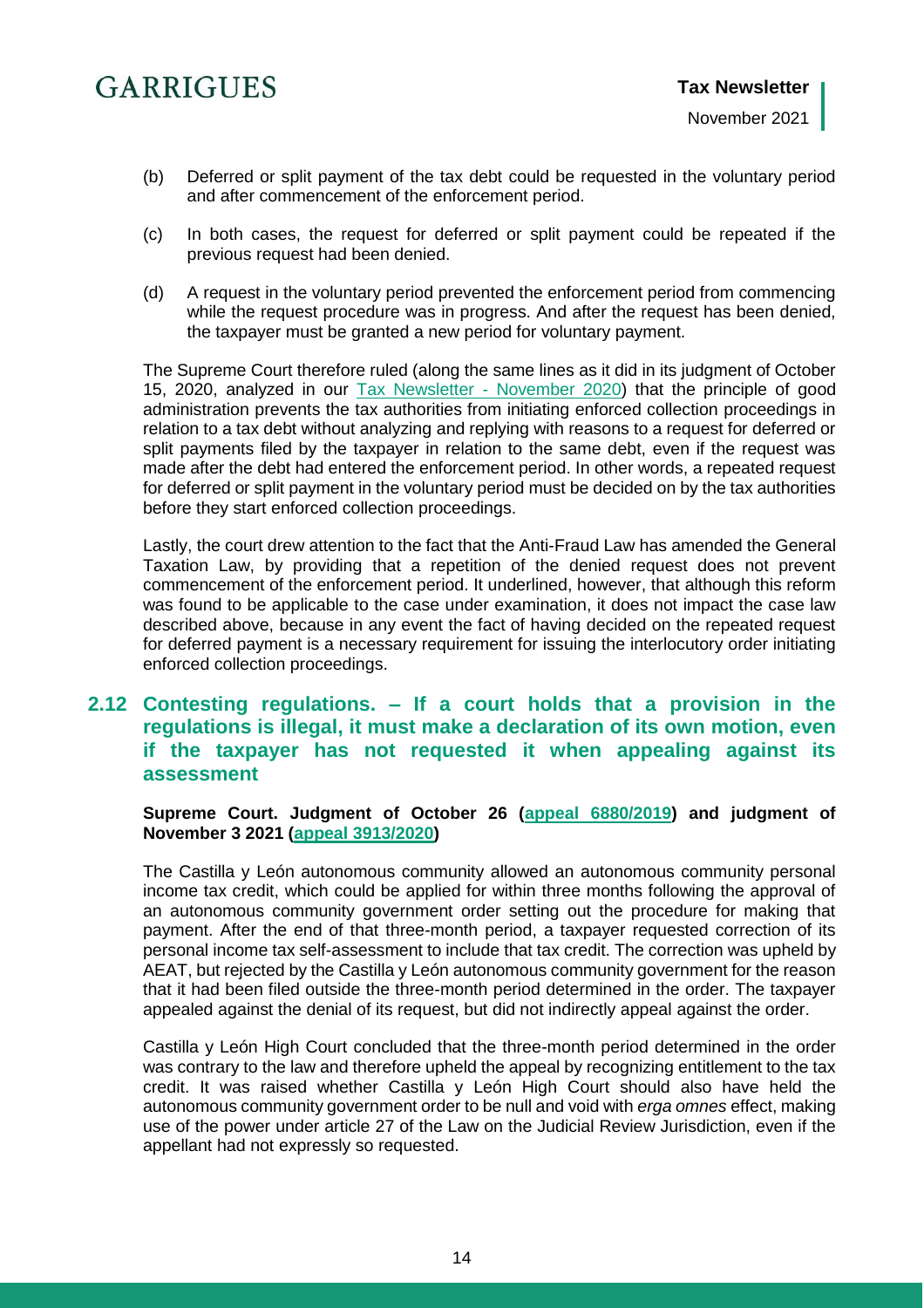

The Supreme Court concluded that, rightly so, where a court holds that the general provision applicable to the decision on a case is contrary to the law, it has an obligation to hold it null and void with *erga omnes* effect, namely with effect for any other case in which its application may be questioned. In this regard, the Supreme Court ruled that the lower court should not have confined itself to not applying the order to the analyzed case, instead it should have identified the determinations in the order that were contrary to the law and held it null and void as a whole.

## <span id="page-14-0"></span>**3. Decisions by economic-administrative tribunals**

### <span id="page-14-1"></span>**3.1 Corporate income tax. – In each prepayment up to €1 million in tax losses may be offset**

#### **Cantabria Regional Economic-Administrative Tribunal. Decision of November 24, 2021.**

Article 26 of the Corporate Income Tax Law places a limit on the offset of tax losses, although it provides that, in all cases, up to €1 million may be offset in the period.

In the case examined in this judgment, the auditors found that, when calculating prepayments, that  $\epsilon$ 1 million must be distributed by reference to the proportion between (i) the length of the taxable period for each prepayment (for example, in the first prepayment for the fiscal year, where it is a calendar year, that calculated between January 1 and March 31) and (ii) the calendar year.

Cantabria TEAR, by contrast, concluded as follows:

- (a) The  $\epsilon$ 1 million limit for offsetting tax losses must be distributed proportionally where the taxable period is shorter than a year.
- (b) The taxable period should not be confused with the payment period, however. There is only one taxable period, even if part of the tax must be paid when the prepayments are made.
- (c) In short, that  $\epsilon$ 1 million limit is a limit on the amount that may be offset in a taxable period" and the entity may distribute the figure as it sees fit among the various prepayments to be made towards the tax".

## <span id="page-14-2"></span>**3.2 Corporate income tax. – A tax credit for gifts not claimed in one period due to insufficient tax liability may be claimed in the following ten years limited only by the gross tax liability in the year they are claimed**

#### **Valencian Regional Economic-Administrative Tribunal. Decision of October 15, 2021.**

Article 20 of Law 49/2002, of December 23, 2002, allows a 35% corporate income tax credit for gifts made in the fiscal year, and also stipulates that any amounts not deducted may be deducted in assessments for any taxable periods ending in the immediately following ten consecutive years. Additionally, the tax credit base may not exceed 10% of tax base for the fiscal year.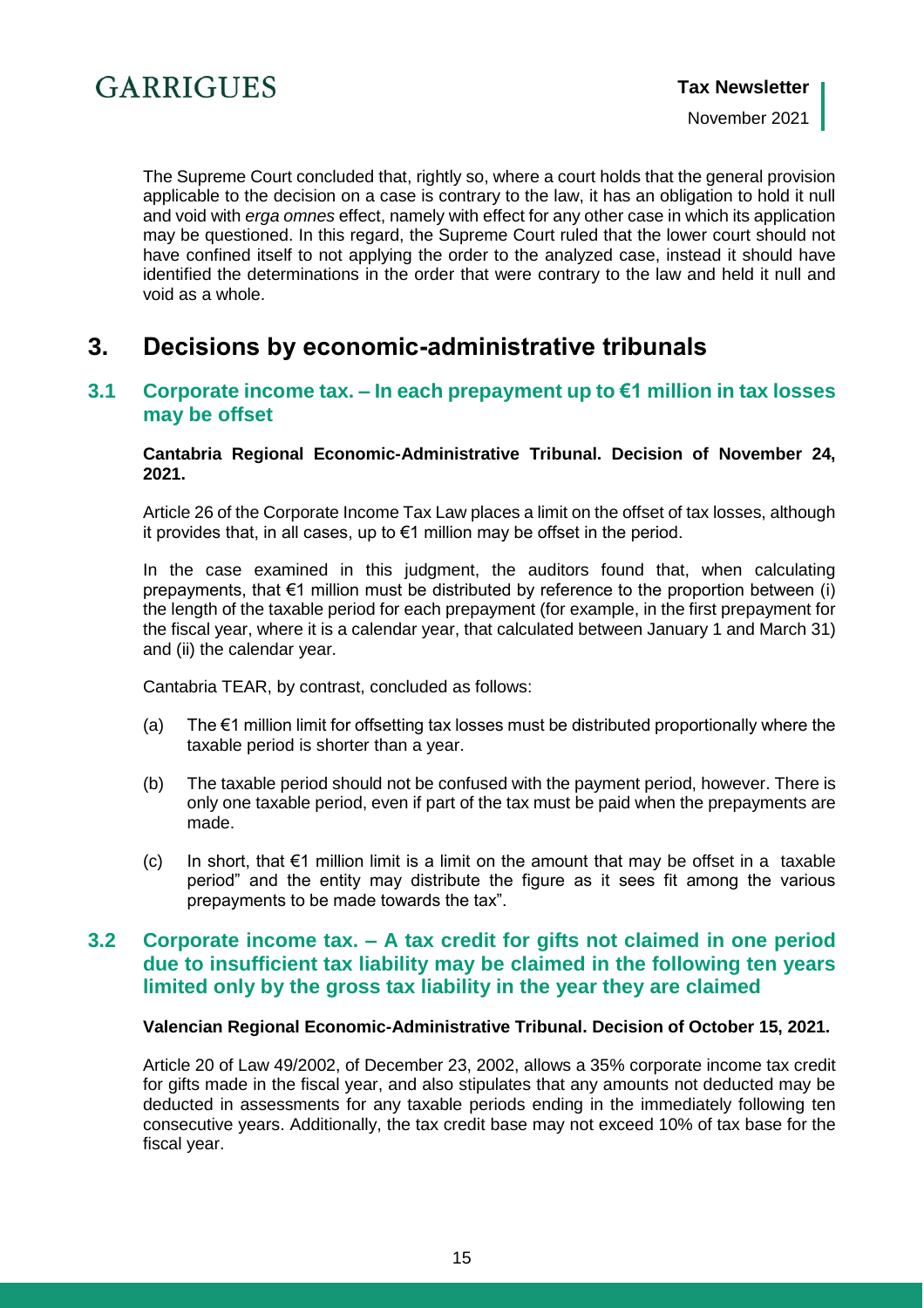In this claim it was discussed whether in the fiscal year in which tax credits from prior years are used, the limit on the tax credit is only the gross tax liability for that fiscal year (as the taxpayer had argued) or whether, the limit equal to 10% of the tax base for that fiscal year also applies.

The Valencian TEAR accepted the taxpayer's arguments and concluded that the excess tax credit not used in a given period due to insufficient tax liability may be used in the assessments for the taxable periods ending in the immediately following ten consecutive years, and the only limit is the amount of the gross tax liability for the fiscal year in which they are claimed.

## <span id="page-15-0"></span>**3.3 Corporate income tax. – Capital gain arising on transfer of real estate must be recognized for tax purposes in the fiscal year when the deed is executed.**

#### **Central Economic-Administrative Tribunal. [Decision of September 22, 2021](https://serviciostelematicosext.hacienda.gob.es/TEAC/DYCTEA/criterio.aspx?id=00/01186/2020/00/0/1&q=s=1&rn=&ra=&fd=01/09/2021&fh=30/09/2021&u=00&n=&p=&c1=&c2=&c3=&tc=1&tr=&tp=&tf=&c=2&pg=)**

At issue in this decision was when to recognize the capital gain arising on the winding up of a legal entity in which the real estate in its assets was awarded to its shareholder: when the deed is executed or when it is registered with the commercial registry.

TEAC concluded that the timing of recognition of the income arising on the transfer of real estate pivots for tax purposes on the time when that transfer of property is deemed to have taken place for civil law purposes; an issue which is not in any way conditioned by registration with the commercial registry or by termination of the legal entity. Therefore, it will have to be recognized in the fiscal year in which the public deed is executed, because it is on execution of that deed that the acquisition by shareholders and therefore the transfer by the company to them takes place.

## <span id="page-15-1"></span>**3.4 Corporate income tax. – Taxpayer may decide order for claiming unused amounts of reduction for capitalization reserve**

#### **Central Economic-Administrative Tribunal. [Decision of September 22, 2021](https://serviciostelematicosext.hacienda.gob.es/TEAC/DYCTEA/criterio.aspx?id=00/02984/2021/00/0/1&q=s=1&rn=&ra=&fd=01/09/2021&fh=30/09/2021&u=00&n=&p=&c1=&c2=&c3=&tc=1&tr=&tp=&tf=&c=2&pg=)**

At issue was determining the order for claiming the reduction in respect of the capitalization reserve for corporate income tax purposes, where there are unused amounts from prior periods, together with the reduction arising in the taxable period relating to the return.

TEAC concluded that the taxable person may claim them in whatever order it wants, because there is no provision in the law specifying that either of them must be claimed first.

## <span id="page-15-2"></span>**3.5 Corporate income tax / management procedure. – Payment in respect of a refund of the Spanish health tax must be recognized in the period when incorrect payment took place.**

#### **Galician Regional Economic-Administrative Tribunal. Decision of October 15, 2021.**

A taxpayer obtained a refund of amounts of tax paid in respect of retail sales of certain oil and gas products ("the Spanish health tax"). They originally calculated the payment on the taxable amount for the periods in which the refund was obtained (2014 and 2016), but later they requested (in a self-assessment correction procedure) for the refunded amounts to be recognized in the periods in which the incorrect payment took place.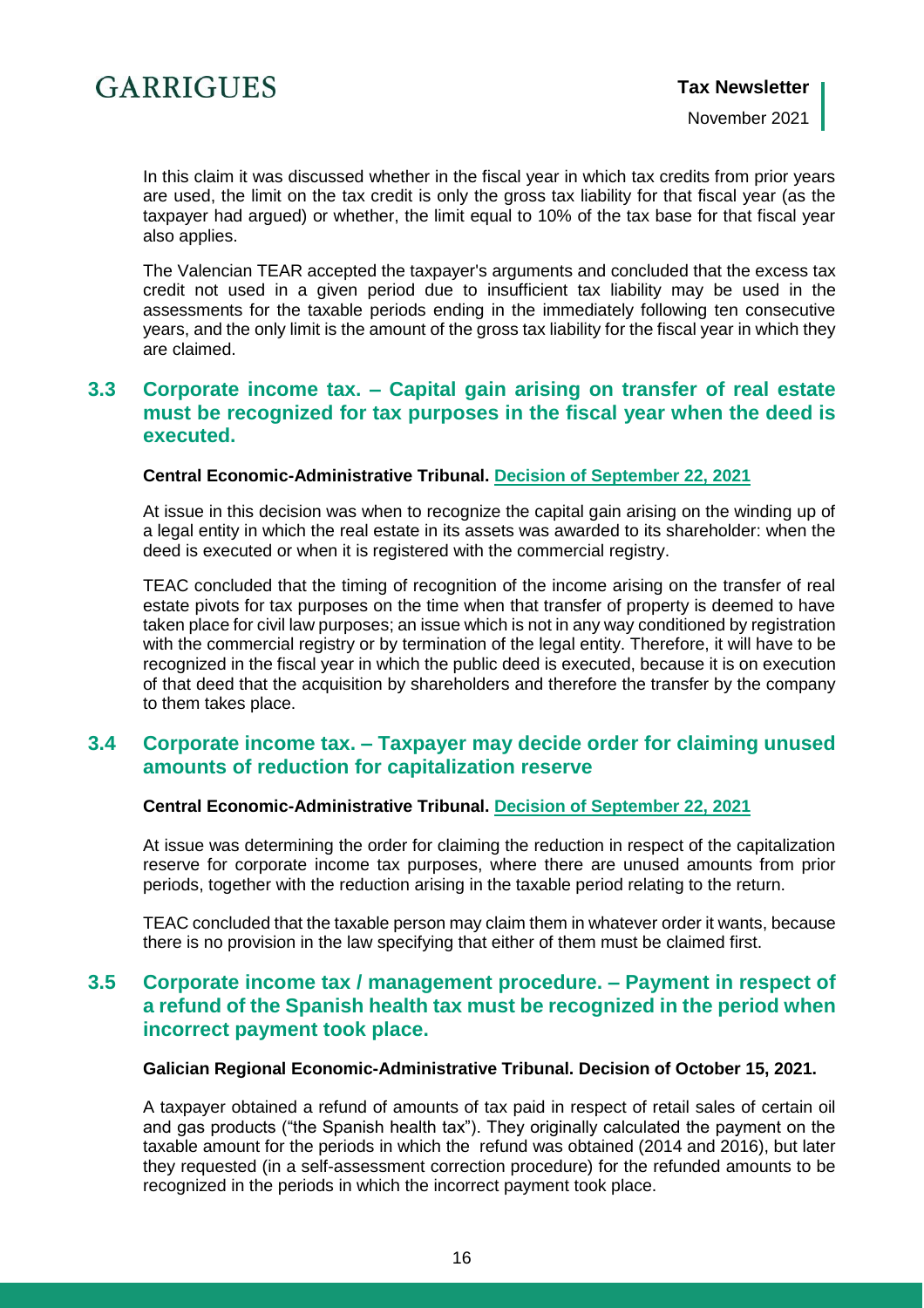

Galicia TEAR accepted the taxpayer's arguments. In its opinion, the CJEU judgment that held that the tax on retain sales of certain oil and gas products was contrary to EU law has *ex tunc* effects, which means that the recognition of the refunds for corporate income tax purposes should be made in the periods in which the incorrect payment took place.

## <span id="page-16-0"></span>**3.6 Personal income tax. – Penalty cannot be imposed for not reporting assets acquired in statute-barred years on the return for assets abroad**

#### **Balearic Islands Regional Economic-Administrative Tribunal. [Decision of June 29,](https://serviciostelematicosext.hacienda.gob.es/TEAC/DYCTEA/criterio.aspx?id=07/00450/2018/00/0/1&q=s=1&rn=&ra=&fd=29/06/2021&fh=29/06/2021&u=17&n=&p=&c1=&c2=&c3=&tc=1&tr=&tp=&tf=&c=2&pg=)  [2021](https://serviciostelematicosext.hacienda.gob.es/TEAC/DYCTEA/criterio.aspx?id=07/00450/2018/00/0/1&q=s=1&rn=&ra=&fd=29/06/2021&fh=29/06/2021&u=17&n=&p=&c1=&c2=&c3=&tc=1&tr=&tp=&tf=&c=2&pg=)**

A taxpayer filed the return for assets abroad (form 720) within the time limit, although it failed to report information relating to shares in a company and to real estate. The tax authorities took the view that an unjustified capital gain had to be recognized in respect of those assets (under article 39.2 of the Personal Income Tax Law) and imposed a penalty equal to 150% of the resulting tax liability.

Balearic Islands TEAR confirmed the adjustment because the taxpayer had not confirmed that the assets had been acquired with income reported or obtained in periods in which it was not a personal income taxpayer.

However, although it considered that fault had been sufficiently substantiated and evidenced, it set aside the penalty because proof had been provided that the assets and rights had come from statute-barred periods. It therefore adopted TEAC's view confirmed in its decisions of December 3, 2019 and November 22, 2019 (both summarized in our [tax newsletter for March](https://www.garrigues.com/en_GB/new/tax-newsletter-march-2020-decisions)  [2020\)](https://www.garrigues.com/en_GB/new/tax-newsletter-march-2020-decisions).

## <span id="page-16-1"></span>**3.7 Excise and special taxes. – Claiming of exemption cannot be denied on the ground of simply procedural breach**

#### **Central Economic-Administrative Tribunal. [Decision of October 20, 2021](https://serviciostelematicosext.hacienda.gob.es/TEAC/DYCTEA/criterio.aspx?id=00/05971/2018/00/0/1&q=s=1&rn=&ra=&fd=01/01/2020&fh=08/11/2021&u=00&n=&p=&c1=&c2=&c3=&tc=1&tr=&tp=&tf=&c=2&pg=)**

Following an audit an entity's right to claim an excise tax exemption for partially denatured alcohol was denied. The reason for denying the exemption was failure to update the report describing the products having this component.

Applying the principle determined by the Supreme Court in a judgment on September 30, 2020 and by the CJEU in judgments on [June 2, 2016](https://curia.europa.eu/juris/document/document.jsf?text=&docid=179471&pageIndex=0&doclang=EN&mode=lst&dir=&occ=first&part=1&cid=547901) and on [July 13, 2017,](https://curia.europa.eu/juris/document/document.jsf?text=&docid=192700&pageIndex=0&doclang=EN&mode=lst&dir=&occ=first&part=1&cid=548222) TEAC concluded that a straightforward procedural infringement cannot cause automatic forfeiture of the exemption or of the reduced rate for the tax concerned, whenever it can be evidenced that the taxable products have been used for the purposes that give entitlement to the tax benefit.

## <span id="page-16-2"></span>**3.8 VAT / administrative procedure. - Complete adjustment principle also applies in management procedures**

#### **Central Economic-Administrative Tribunal. [Decision of October 20, 2021](https://serviciostelematicosext.hacienda.gob.es/TEAC/DYCTEA/criterio.aspx?id=00/04977/2018/00/0/1&q=s=1&rn=&ra=&fd=01/01/2020&fh=02/11/2021&u=00&n=&p=&c1=&c2=&c3=&tc=1&tr=&tp=&tf=&c=2&pg=)**

An entity had deducted on its VAT self-assessments the tax charged by its suppliers on the construction of a few structures. The deduction of those charges was denied in a management procedure for the reason that the reverse-charge mechanism applied to the transactions and therefore the suppliers should not have charged VAT.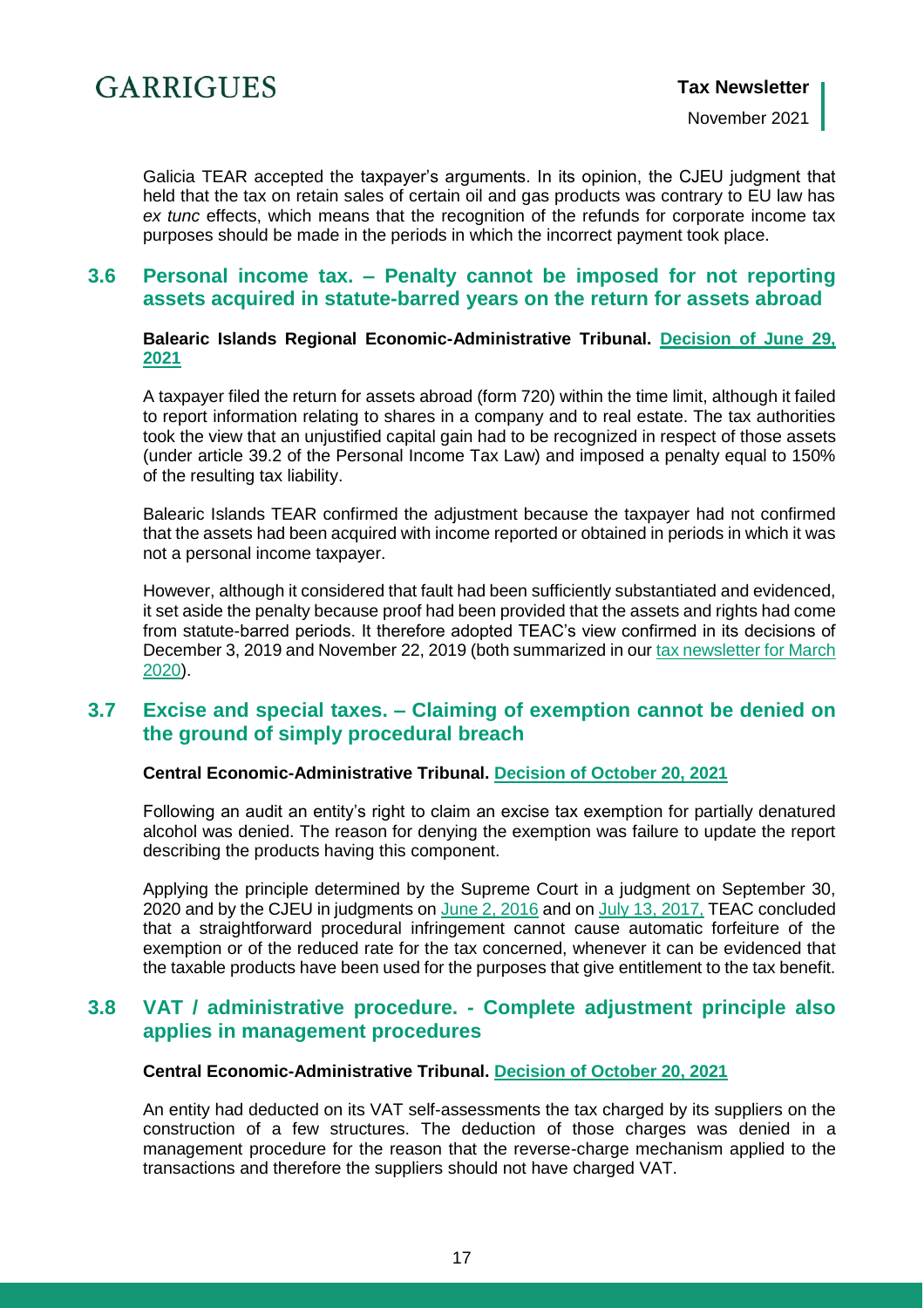The tax authorities did not accept, in opposition to the request made by the taxable person, that simultaneously with denying the deduction of input VAT they should decide to approve a refund of incorrect payments, based on the VAT having been charged and paid over to the finance authority. According to the tax authorities, they could not allow this request in a management procedure, and therefore if the taxable person wanted to recover incorrectly paid input VAT, it had to apply in a separate procedure for a refund of incorrectly paid tax.

TEAC accepted the entity's request and changed the principle adopted in earlier decisions on the basis of the Supreme Court's conclusion in its [judgment on May 26, 2021](https://www.poderjudicial.es/search/AN/openDocument/26da6ec7e8f02d83/20210614) (appeal number 574/2020). According to TEAC, the complete adjustment principle must be observed in management procedures also (with the necessary adaptations to preserve the procedural rights and guaranteed of all interested parties), so as to prevent the taxpayer having to bear the burden of applying, in these cases, for a separate refund procedure.

## <span id="page-17-0"></span>**3.9 Administrative procedure. – Breach of time period for expert appraisal at taxpayer's instance due to inaction by the authorities must trigger removal of the stay and resumption of time period for completion of the audit**

#### **Central Economic-Administrative Tribunal. [Decision of July 28, 2021](https://serviciostelematicosext.hacienda.gob.es/TEAC/DYCTEA/criterio.aspx?id=00/04675/2019/00/0/1&q=s=1&rn=&ra=&fd=01/07/2021&fh=31/07/2021&u=00&n=&p=&c1=&c2=&c3=&tc=1&tr=&tp=&tf=&c=2&pg=1)**

In this decision, TEAC adopted the principle determined by the Supreme Court in its judgment [of March 17, 2021](https://www.poderjudicial.es/search/AN/openDocument/61005987621b2578/20210408) and concluded that, where an expert appraisal at the instance of the taxpayer takes longer than the six month time period stipulated for processing and obtaining it and the responsibility for that overrun lies with the tax authorities, the automatic consequence is that the stay is deemed to be removed and the time period for completion of the main proceeding starts running again.

Moreover, the court recalled that if this results in the time period for completion of audits is breached, the related effects would arise (i.e. the statute of limitations not being tolled, the payments made since the start of the audit being treated as spontaneous and no latepayment interest accruing from when the breach occurs).

## <span id="page-17-1"></span>**3.10 Audit procedure. – A general audit cannot be commenced following limited review on same item and taxable period**

#### **Central Economic-Administrative Tribunal. [Decision of October 20, 2021](https://serviciostelematicosext.hacienda.gob.es/TEAC/DYCTEA/criterio.aspx?id=00/05195/2018/00/0/1&q=s=1&rn=&ra=&fd=01/01/2020&fh=08/11/2021&u=00&n=&p=&c1=&c2=&c3=&tc=1&tr=&tp=&tf=&c=2&pg=)**

In a limited review, the tax authorities limited their review to the procedural requirements for a request for refund in respect of a given item and taxable period.

Later, a second procedure was commenced, an audit this time, on the same item and taxable period for the purpose of requesting a number of documents that had not been requested in the earlier procedure.

Applying the principle determined by the Supreme Court in its judgments of [November 26,](https://www.poderjudicial.es/search/AN/openDocument/441ca9fe08e5d96e/20201218)  [2020](https://www.poderjudicial.es/search/AN/openDocument/441ca9fe08e5d96e/20201218) and of [March 4, 2021,](https://www.poderjudicial.es/search/AN/openDocument/9895cb10cf224d78/20210322) TEAC concluded that if both types of procedures share the same subject-matter (as occurred in the examined case), the later audit is only validly commenced if new facts are discovered as a result of different work from that performed in a limited review.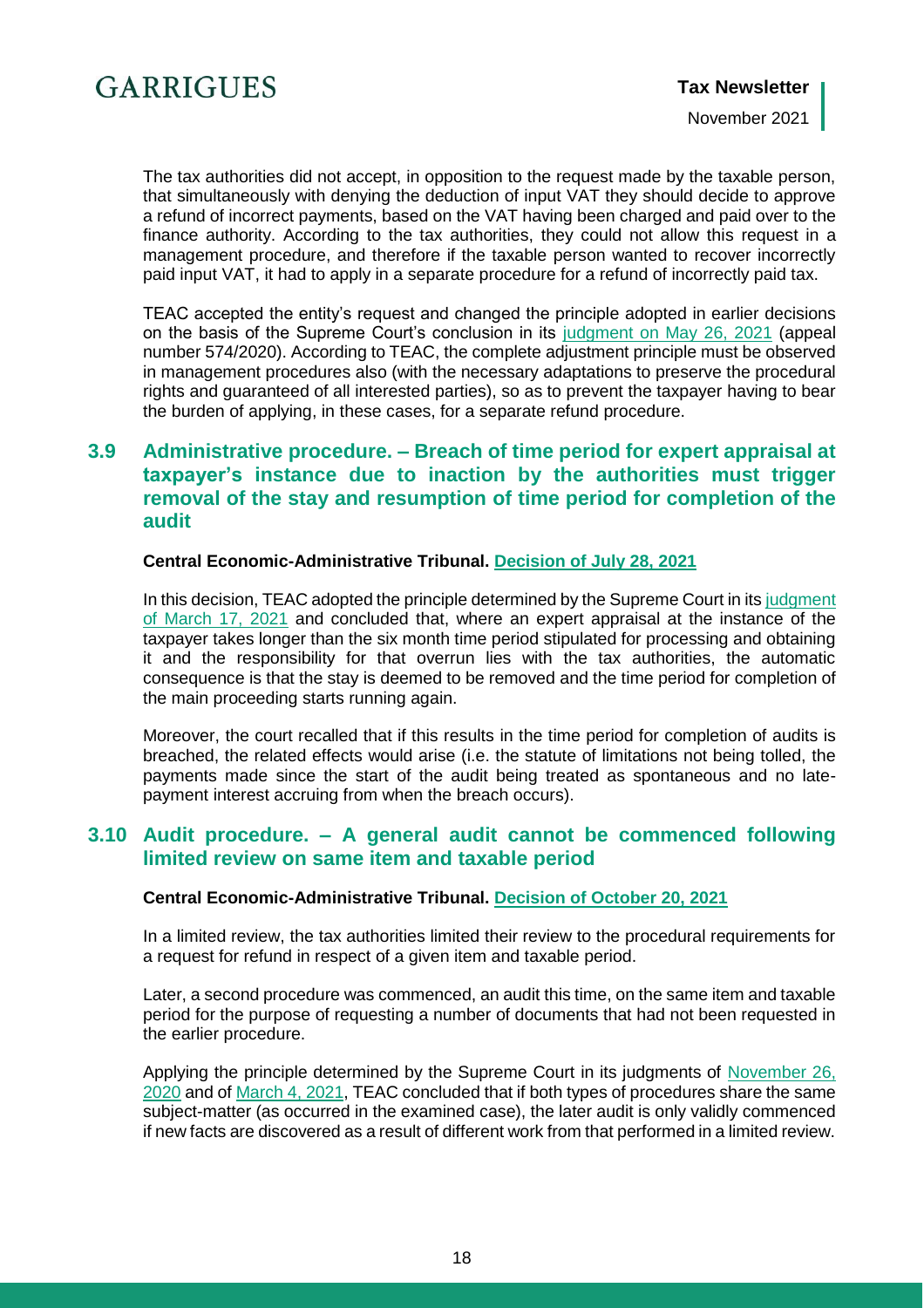

In this regard, TEAC underlined the following:

- (a) If the tax authorities confined themselves in the first review to conducting a simply procedural review that "self-imposed restriction" cannot justify the commencement of a second procedure on the same item and taxable period to request different documents from those requested in the first procedure.
- (b) As an exception, an audit may be commenced if new facts or information exist that were not accessible to the tax authorities or which the tax authorities were unable to request from the taxpayer in the first review they conducted.

## <span id="page-18-0"></span>**3.11 Collection procedure. – TEAC analyzes a few rules on stay of enforcement of decisions challenged in economic-administrative jurisdiction**

**Central Economic-Administrative Tribunal. Decisions of September 16 [\(4155/2018](https://serviciostelematicosext.hacienda.gob.es/TEAC/DYCTEA/criterio.aspx?id=00/04155/2018/01/0/1&q=s=1&rn=&ra=&fd=01/09/2021&fh=30/09/2021&u=00&n=&p=&c1=&c2=&c3=&tc=1&tr=&tp=&tf=&c=2&pg=2) and [0926/2019\)](https://serviciostelematicosext.hacienda.gob.es/TEAC/DYCTEA/criterio.aspx?id=00/00926/2019/00/0/1&q=s=1&rn=&ra=&fd=01/09/2021&fh=30/09/2021&u=00&n=&p=&c1=&c2=&c3=&tc=1&tr=&tp=&tf=&c=2&pg=2) and of October 18 2021 [\(5247/2018,](https://serviciostelematicosext.hacienda.gob.es/TEAC/DYCTEA/criterio.aspx?id=00/05247/2018/00/0/1&q=s=1&rn=&ra=&fd=01/10/2021&fh=10/11/2021&u=00&n=&p=&c1=&c2=&c3=&tc=1&tr=&tp=&tf=&c=2&pg=2) [5836/2021](https://serviciostelematicosext.hacienda.gob.es/TEAC/DYCTEA/criterio.aspx?id=00/05836/2021/01/0/1&q=s=1&rn=&ra=&fd=01/01/2020&fh=08/11/2021&u=00&n=&p=&c1=&c2=&c3=&tc=1&tr=&tp=&tf=&c=2&pg=2) and [5879/2021\)](https://serviciostelematicosext.hacienda.gob.es/TEAC/DYCTEA/criterio.aspx?id=00/05879/2021/01/0/1&q=s=1&rn=&ra=&fd=01/01/2020&fh=08/11/2021&u=00&n=&p=&c1=&c2=&c3=&tc=1&tr=&tp=&tf=&c=2&pg=2)**

In these decisions, TEAC ruled on various elements related to the stay of enforcement of decisions challenged in the economic-administrative jurisdiction, as defined article 233 of the General Taxation Law.

Firstly, it recalled that the Anti-Fraud Law amended the stay rules and that, because that law does not set out any transitional rules, the applicable rules are any in force on the filing of the request for a stay, as transpires from the case law determined by the Supreme Court in its [judgment of December 21, 2017.](https://www.poderjudicial.es/search/AN/openDocument/aad10632512c117e/20171227)

In relation to other elements of the stay, it affirmed as follows:

(a) According to the Supreme Court, in its [judgment of October 15, 2020,](https://www.poderjudicial.es/search/AN/openDocument/7da32719d0b170ce/20201027) a failure to notify the tax authorities that an application for judicial review has been filed applying for the stay to continue is not a valid reason for commencing enforcement, when that stay is ultimately granted by the National Appellate Court after security has been provided.

Besides which, while waiting for the decision on an application for a stay, the tax authorities cannot serve notice of an interlocutory order initiating enforced collection proceedings, or assess late-payment interest on the stayed tax liability.

(b) It is allowed not to admit applications for stay of decisions in the economicadministrative jurisdiction with full or partial exemption from the provision of security where, from the documents produced in the application or existing in the administrative proceeding, losses that are impossible or difficult to remedy are not inferable or the existence of material arithmetical errors.

<span id="page-18-1"></span>These circumstances must be evidenced by the taxpayer, and the court cannot make allowances for any deficiencies in the substance of the written applications or the absence of tangible evidence.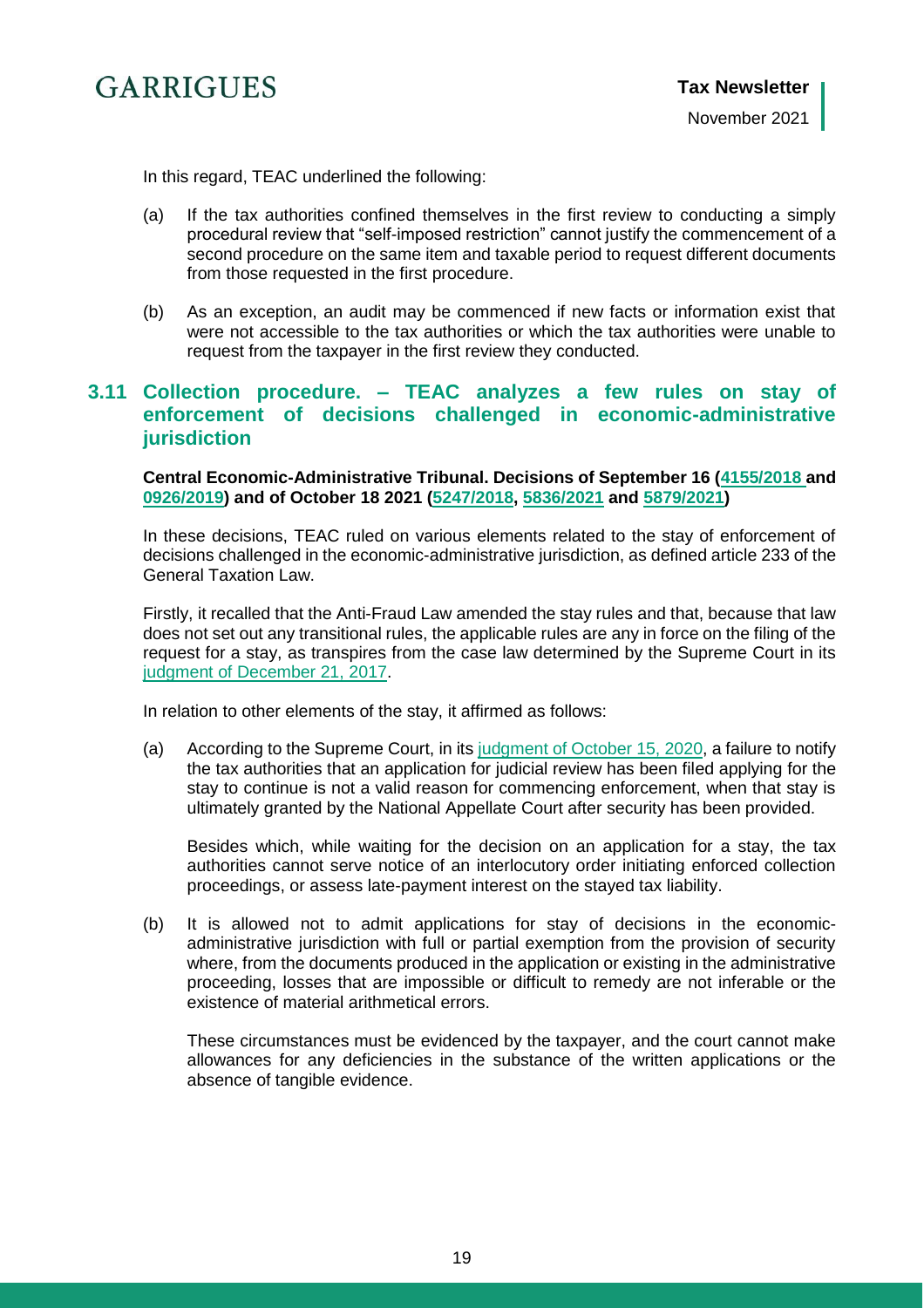## **3.12 Collection procedure. – Limits on wage, salary and pension attachments do not apply to pension plan rights**

#### **Central Economic-Administrative Tribunal. [Decision of October 18, 2021](https://serviciostelematicosext.hacienda.gob.es/TEAC/DYCTEA/criterio.aspx?id=00/00422/2019/00/0/1&q=s=1&rn=&ra=&fd=01/10/2021&fh=10/11/2021&u=00&n=&p=&c1=&c2=&c3=&tc=1&tr=&tp=&tf=&c=2&pg=2)**

TEAC concludes in this decision that the limits provided in the legislation regarding the attachment of wages, salaries and pensions do not apply to the attachment of pension plan rights.

It underlined the following:

- (a) The fact that one of the events triggering the right to receive a pension plan is retirement, disability or long-term unemployment does make the received amounts able to be treated as wage, salary or pension; and
- (b) The attachment of pension plan rights is governed by the General Collection Regulations as an attachment of collection rights payable in the long term, not as an attachment of wages, salaries and pensions, regardless of how the benefit is taxed.

## <span id="page-19-0"></span>**3.13 Collection procedure. – Post-insolvency order claims may be netted ex officio after commencement of liquidation phase in insolvency proceeding**

#### **Central Economic-Administrative Tribunal. [Decision of October 18, 2021](https://serviciostelematicosext.hacienda.gob.es/TEAC/DYCTEA/criterio.aspx?id=00/01877/2021/00/0/1&q=s=1&rn=&ra=&fd=01/01/2020&fh=21/10/2021&u=00&n=&p=&c1=&c2=&c3=&tc=1&tr=&tp=&tf=&c=2&pg=)**

TEAC previously been finding that debts classified as post-insolvency order claims could not be netted ex officio after the liquidation phase had been commenced in an insolvency proceeding. That interpretation was based on the prohibition of enforcements under the insolvency rules.

However, in view of the case law contained in the supreme court judgments on [March 13,](https://www.poderjudicial.es/search/AN/openDocument/22712dd867965084/20170320) [2017,](https://www.poderjudicial.es/search/AN/openDocument/22712dd867965084/20170320) [July 17, 2019](https://www.poderjudicial.es/search/AN/openDocument/3101f03a8cee31d6/20190726) and [December 15, 2020,](https://www.poderjudicial.es/search/AN/openDocument/1d897fc29df95428/20201229) TEAC changed from its adopted principle and concluded that the prohibition of enforcements only applies to pre-insolvency order claims and is not applicable in relation to post-insolvency order claims. In short, it is allowed for postinsolvency order claims to be enforced individually and therefore to be netted ex officio, after the liquidation phase of the insolvency has commenced, against the claims recognized as being payable to the insolvent debtor.

## <span id="page-19-1"></span>**3.14 Economic-administrative procedure. – It is allowable, in a review proceeding, for proof to be submitted that was not submitted in the audit, if it does not result in additional verification work by the tribunal**

#### **Central Economic-Administrative Tribunal. [Decision of September 20, 2021](https://serviciostelematicosext.hacienda.gob.es/TEAC/DYCTEA/criterio.aspx?id=00/04510/2019/00/0/1&q=s=1&rn=&ra=&fd=01/09/2021&fh=30/09/2021&u=00&n=&p=&c1=&c2=&c3=&tc=1&tr=&tp=&tf=&c=2&pg=2)**

In this decision, TEAC allowed to be submitted in a review proceeding proof that had not been submitted in the audit, in a decision supported by the interpretation made by the Court of Justice of the European Union in its [judgment of 9 September 2021.](https://eur-lex.europa.eu/legal-content/ES/TXT/HTML/?uri=CELEX:62020CJ0294&from=EN)

It qualified this conclusion, however, by noting that any such proof should not mean that the reviewing body has to carry out any verification work that it is not allowed to perform. In other words, it allowed the submission of new documents evidencing the taxpayer's arguments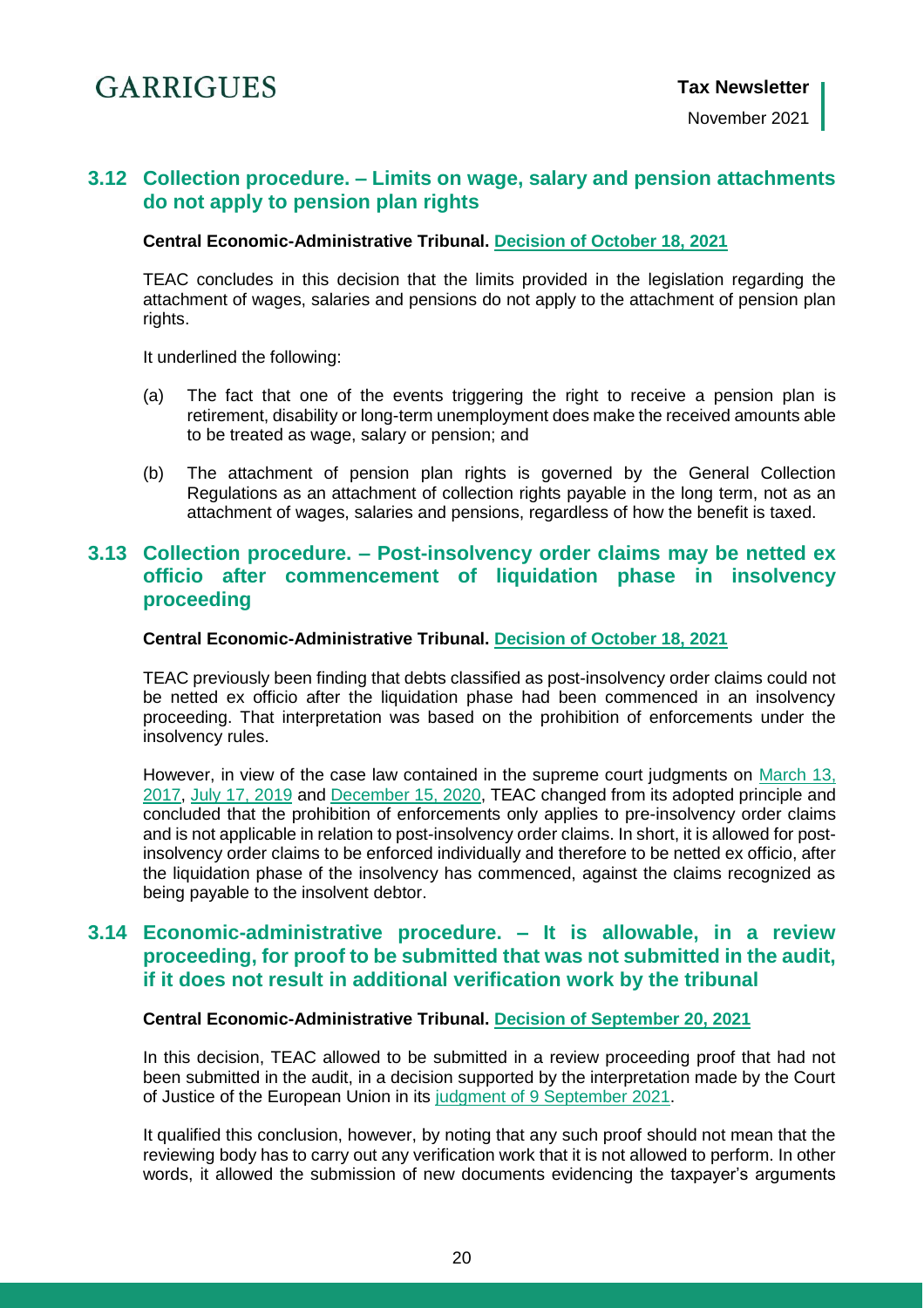

completely, although it clarified that TEAC's activities (or the activities of the regional economic-administrative tribunal) are restricted to evaluating the proof and cannot involve any additional activities that would have fallen within the chief auditor's tasks.

## <span id="page-20-0"></span>**4. Resolutions by the Directorate General for Taxes**

### <span id="page-20-1"></span>**4.1 Personal income tax. – DGT examines tax liability for providing call options to employees and on exercising them**

#### **Directorate General for Taxes. Resolution [V2463-21](https://petete.tributos.hacienda.gob.es/consultas/?num_consulta=V2463-21) of September 29, 2021**

Entity A provided free of charge to an employee of its subsidiary B a call option on a portion of its shares in company B (which the employee could purchase at a price below market value). The option was not transferable and the employee exercised it in 2021.

In this resolution the DGT examined how stock options are taxed:

- (a) The grant of an option to purchase shares does not trigger any type of income where the option is not transferable.
- (b) An amount of income is obtained when the option is exercised and the shares are received, equal to the difference between the market value of these shares and the price paid on exercising the option. This income will be treated as salary income because it is paid in respect of services provided by the worker.
- (c) The market value of the company's shares will be the price that would be agreed between independent parties.
- (d) That market value will be the amount treated as the acquisition cost of the shares, for the purposes determining the capital gain or loss obtained on a potential future transfer of the shares.

## <span id="page-20-2"></span>**4.2 Nonresident income tax / VAT – Rental of warehouse in Spain from where goods are delivered which are sold to customers before they enter Spain entails existence of a fixed / permanent establishment for VAT purposes although not for nonresident income tax purposes**

#### **Directorate General for Taxes. Resolution [V2411-21](https://petete.tributos.hacienda.gob.es/consultas/?num_consulta=V2411-21) of September 14, 2021**

A company resident in Turkey and engaged in manufacturing components for the automotive industry intends to start operating in Spain. Its business activity in Spain will consist of importing components manufactured to order by the company in Turkey for its end customers. To carry on its business activity in Spain it will rent a warehouse in its own name. It will not have any employees, and will instead hire a third party to manage the tasks involved in delivering the products to customers.

In relation nonresident income tax, the DGT noted the following:

(a) The lease of a warehouse located in Spain means that it has a fixed place of business in Spain, a conclusion that is not changed by the fact that it has no employees in Spain and that the business activity is carried out physically by a subcontracted company.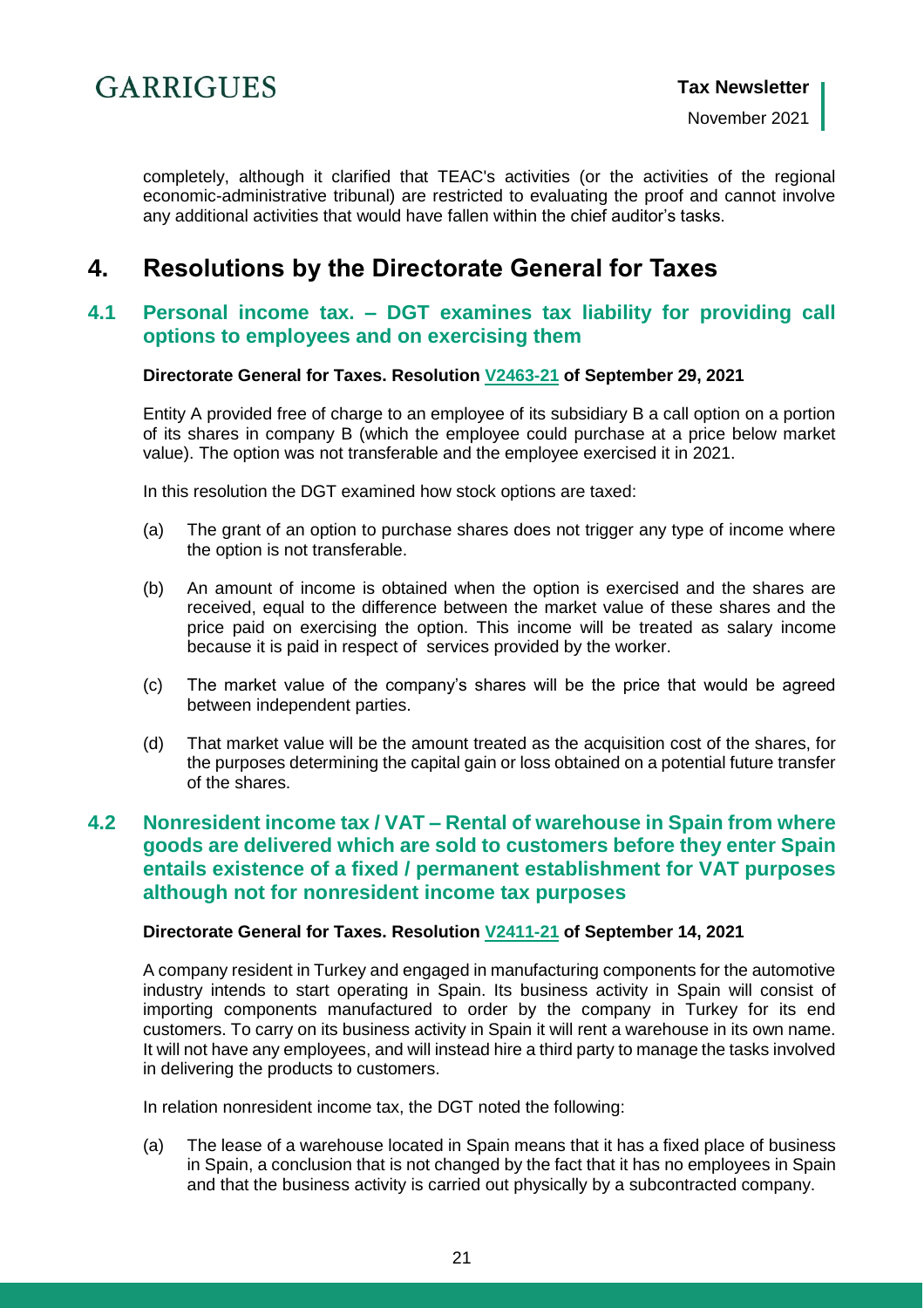(b) However, a permanent establishment for nonresident income tax purposes will not been deemed to exist where auxiliary or preparatory activities are carried on through that fixed place of business, which is what happens in this case, in which the Turkish entity's activity in Spain is confined to storing goods manufactured by it in Turkey which have already been sold to Spanish customers when they are imported. Therefore, in this case a permanent establishment does not exist in Spain for nonresident income tax purposes as a result of having a fixed place of business.

The DGT based its conclusion on the Commentaries on the OECD Model Tax Convention 2017. The DGT noted in relation to this that the changes introduced by this version are only intended to be prospective, and therefore will not alter the interpretation of treaties signed earlier (to which the commentaries on the 2014 version will be applicable).

(c) Moreover, the subcontracted company will not be treated as a dependent agent for the purpose of amounting to a permanent establishment if it does not participate in the conclusion of contracts with the manufacturers to which the parts are sold and its activity is restricted to storing and delivering the goods.

By contrast, a fixed establishment for VAT purposes in Spain does exist. According to the DGT:

- (a) The simple fact of leaving or storing goods at the premises of a third entity does not determine the existence of a fixed establishment for VAT purposes.
- (b) A fixed establishment does exist, however, if a warehouse is used as owner, holder of a right of use in real property or lessor of an entire warehouse or, at least, of a fixed and specific portion of it.
- (c) In this case, insofar as the Turkish company appears to have a right of use relating to at least part of a warehouse located in the Spanish VAT area and additionally subcontracts from a third party the performance of any transactions needed for the physical delivery of the goods to customers, there is a fixed establishment for VAT purposes.

## <span id="page-21-0"></span>**4.3 Inheritance tax. – Detailed analysis of requirement to hold value of inherited shares in family businesses**

#### **Directorate General for Taxes. Resolution [V2491-21](https://petete.tributos.hacienda.gob.es/consultas/?num_consulta=V2491-21) of September 30, 2021**

The requester inherited shares in family businesses and claimed on their corporate income tax self-assessment the family business reduction in respect of the whole value of the shares. Later they are going to sell the shares to a third party, reinvest the proceeds on various assets, and hold the new investment for at least ten years.

The reduction to the tax on an acquisition upon death requires the acquired property to be held for ten years following the death. The DGT confirmed the following points in relation to this holding requirement:

(a) If the inherited property is transferred, the right to the reduction will only be kept if the proceeds are reinvested immediately in other assets. For these purposes: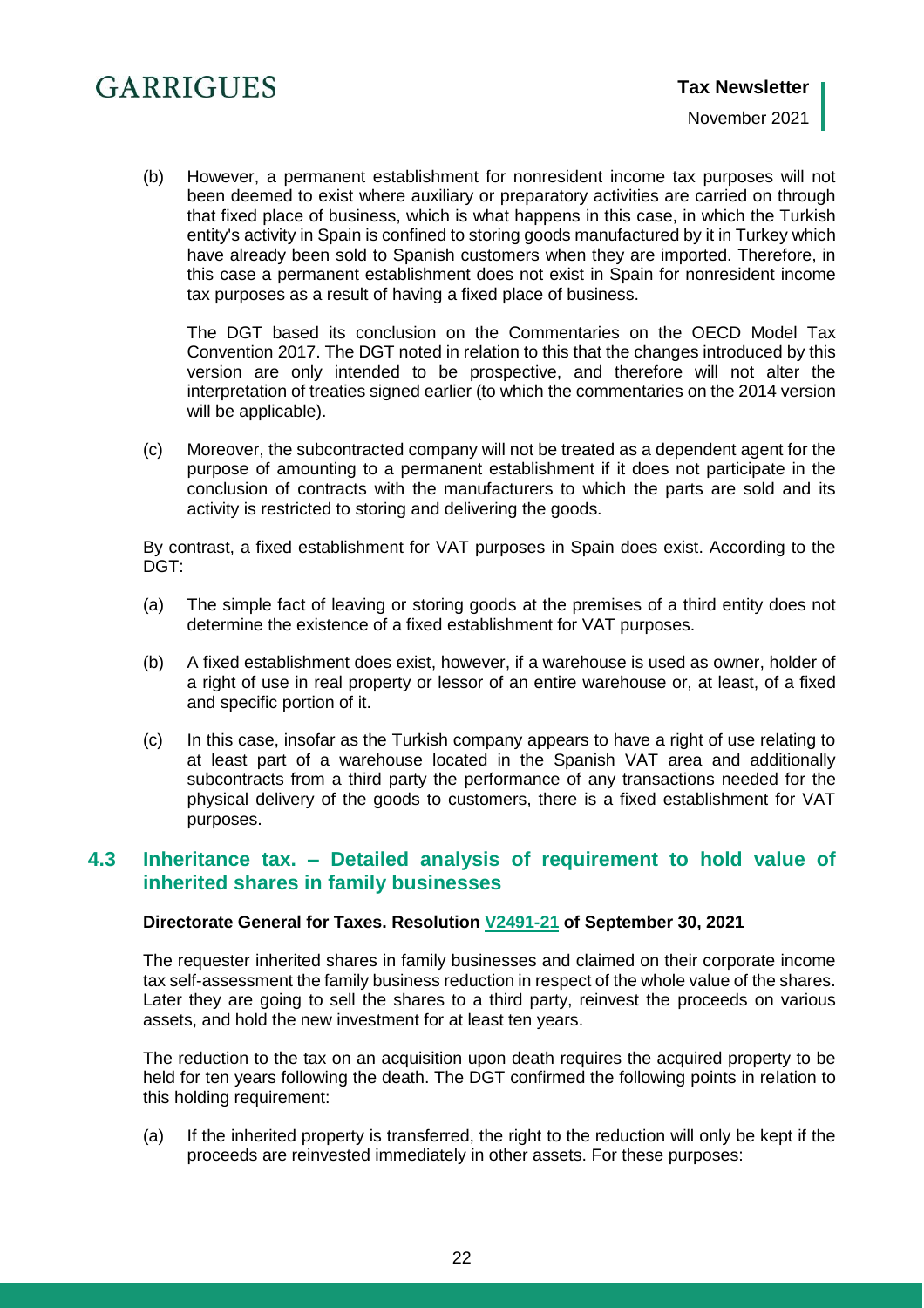- The only requirement is that the value in respect of which the reduction was claimed is held.
- Therefore, the reinvestment may be made in real estate, shares investment funds, bank deposits or other assets or financial products as the person sees fits, as long as their acquisition cost is at least equal to that value, for which it will be necessary to have the necessary documents supporting the reinvestment and the holding of the value.
- (b) If the reinvestment is made in investment funds, making transfers between funds is allowed, as well as selling shares from one investment fund and investing the whole amount of the proceeds in other financial assets, without forfeiting the tax benefit. If, however, the proceeds are reinvested in a portfolio of funds, the holding of the investment will have to be analyzed with respect to each of the investment funds individually and not by reference to the whole portfolio.

Any potential losses of value due to fluctuations in the market values of any products in which the proceeds of the transfer of the shares were reinvested will not affect the requirement to hold them for the stipulated period.

## <span id="page-22-0"></span>**5. Legislation**

## <span id="page-22-1"></span>**5.1 Losses generated in 2021 will not be taken into account when determining the cause of dissolution**

Among the measures approved by Royal Decree-Law 16/2020, of April 28 (see our Alert on [April 29, 2020\)](https://www.garrigues.com/es_ES/noticia/covid-19-publica-real-decreto-ley-que-marca-pasos-seguir-procedimientos-administracion) and later set out in Law 3/2020 of September 18, 2020, it was allowed leave out the losses generated in 2020 from the calculation to determine the existence of the ground for winding up under article 363.1.e) of the revised Capital Companies Law, approved by Legislative Royal Decree 1/2010, of July 2, 2010.

As we summarized in our [alert on November 24, 2021,](https://www.garrigues.com/es_ES/noticia/covid-19-extiende-suspension-regimen-disolucion-perdidas-deber-deudor-solicitar-declaracion) Royal Decree-Law 27/2021, of [November 23, 2021](https://www.boe.es/boe/dias/2021/11/24/pdfs/BOE-A-2021-19305.pdf) (published in the Official State Gazette on November 24, 2021) amended article 13 of that Law 3/2020 to extend the option of leaving out economic losses for the purpose of calculating the statutory ground for winding up under that article 363.1.e) of the Capital Companies Law, until the end of the fiscal year in 2022.

In other words, whereas the previous wording allowed losses for 2020 to be excluded, under this new wording losses for 2021 do not have to be included either.

## <span id="page-22-2"></span>**5.2 Royal decree-law published which includes new system for determining the taxable amount for tax on increase in urban land value**

On November 9, 2021 the Official State Gazette published [Royal Decree-Law 26/2021,](https://www.boe.es/boe/dias/2021/11/09/pdfs/BOE-A-2021-18276.pdf) adopting the revised Local Finances Law to the recent case law of the Constitutional Court in relation to the tax on increase in urban land value.

In our [alert on November 9, 2021](https://www.garrigues.com/es_ES/noticia/gobierno-aprueba-modificacion-plusvalia-municipal) we summarized the main amendments introduced by the new law.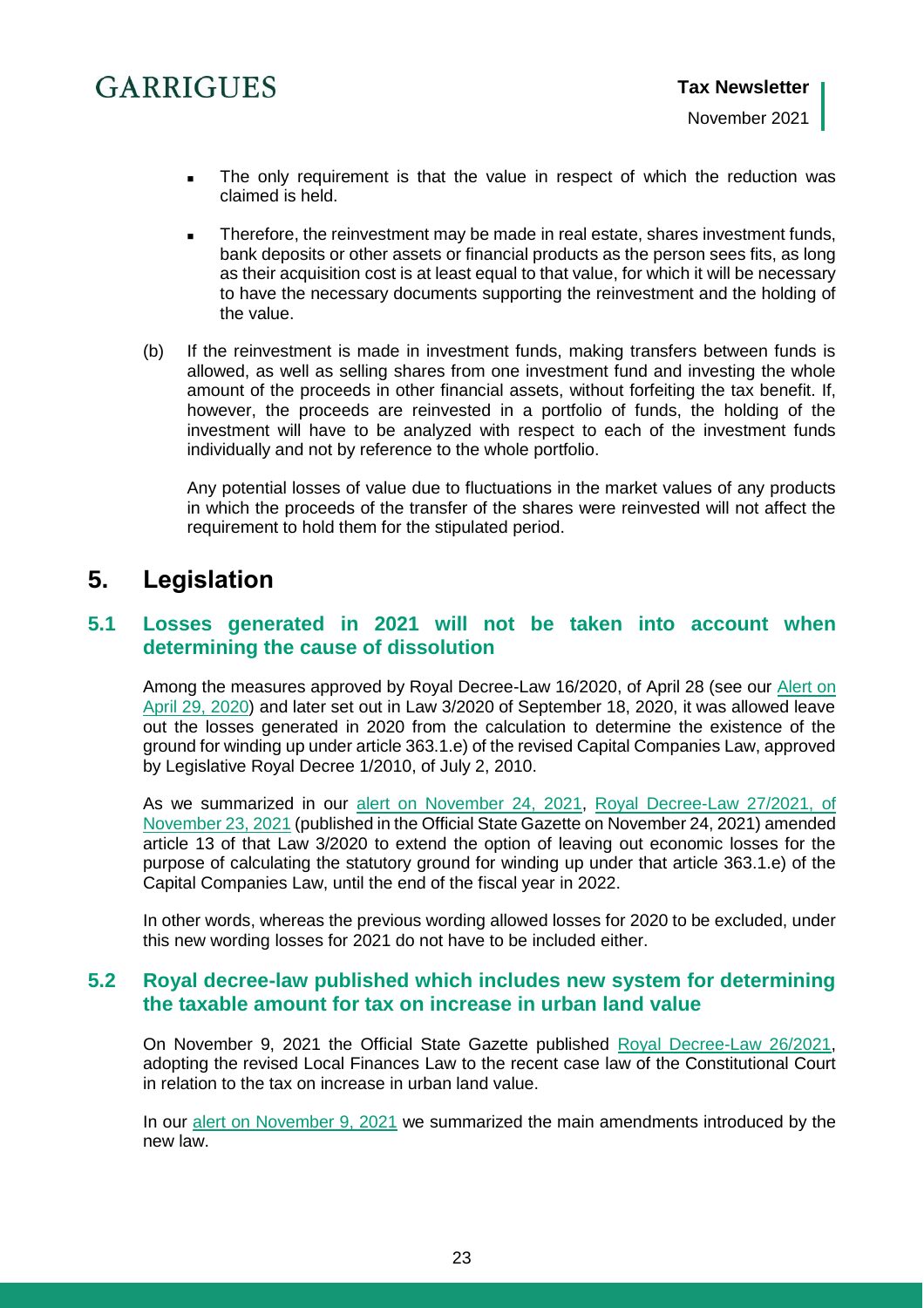## <span id="page-23-0"></span>**5.3 Spanish finance authority communicates publication date for list of its debtors and jointly and severally liable parties**

The Anti-Fraud Law made various amendments to article 95 bis of the General Taxation Law, regulating the periodical publication of lists of the public finance authority's debtors.

On November 6, 2021, the Official State Gazette published [Order HFP/1202/2021, of](https://www.boe.es/boe/dias/2021/11/06/pdfs/BOE-A-2021-18165.pdf)  [November 4, 2021,](https://www.boe.es/boe/dias/2021/11/06/pdfs/BOE-A-2021-18165.pdf) which determines:

- (a) That the reference date for the list of debtors under transitional provision two of the Anti-Fraud Law will be August 31, 2021.
- (b) That the list will be published before December 31, 2021 on AEAT's website.

However, Order HAP/364/2016, of March 11, 2016, determining, for 2016 and following years, the publication dates and the relevant files and registers for that list, will remain in force and applicable for the publication of subsequent lists which are regulated in the order that has now been published.

## <span id="page-23-1"></span>**5.4 Government support paid to repair damage caused by natural disasters is held to be exempt**

On November 9, 2021 the Official State Gazette published [Royal Decree-Law 25/2021, of](https://www.boe.es/boe/dias/2021/11/09/pdfs/BOE-A-2021-18275.pdf)  [November 8, 2021,](https://www.boe.es/boe/dias/2021/11/09/pdfs/BOE-A-2021-18275.pdf) on measures relating to social security and other tax measures to support businesses.

In the tax field, it expressly includes among the items allowed not to be included in taxable income for personal income tax purposes and the corporate income tax base, any government support received to repair the destruction of property by fire, floods, subsidence, volcanic eruptions or other natural causes.

## <span id="page-23-2"></span>**5.5 VAT and transfer and stamp tax amendments introduced as a result of transposition of certain directives**

On November 3, 2021 the Official State Gazette published [Royal Decree-Law 24/2021, of](https://www.boe.es/boe/dias/2021/11/03/pdfs/BOE-A-2021-17910.pdf)  [November 2, 2021,](https://www.boe.es/boe/dias/2021/11/03/pdfs/BOE-A-2021-17910.pdf) transposing various EU directives on covered bonds, cross-border distribution of collective investment undertakings, open data and the re-use of public sector information, exercise of copyright and related rights applicable to certain online transmissions and retransmissions of television and radio programmes, temporary exemptions on importations and on certain supplies, on consumers and on the promotion of clean and energy-efficient road transport vehicles.

This royal decree-law introduces various amendments relating to VAT and transfer and stamp tax. The main ones are summarized below:

(a) In relation to VAT:

It transposes Council Directive (EU) 2021/1159 of 13 July 2021 amending Directive 2006/112/EC as regards temporary exemptions on importations and on certain supplies, in response to the COVID-19 pandemic. The main new pieces of legislation in this respect were discussed in our [alert](https://www.garrigues.com/es_ES/noticia/covid-19-aprueban-nuevas-exenciones-iva-importaciones-determinados-suministros) on November 5, 2021.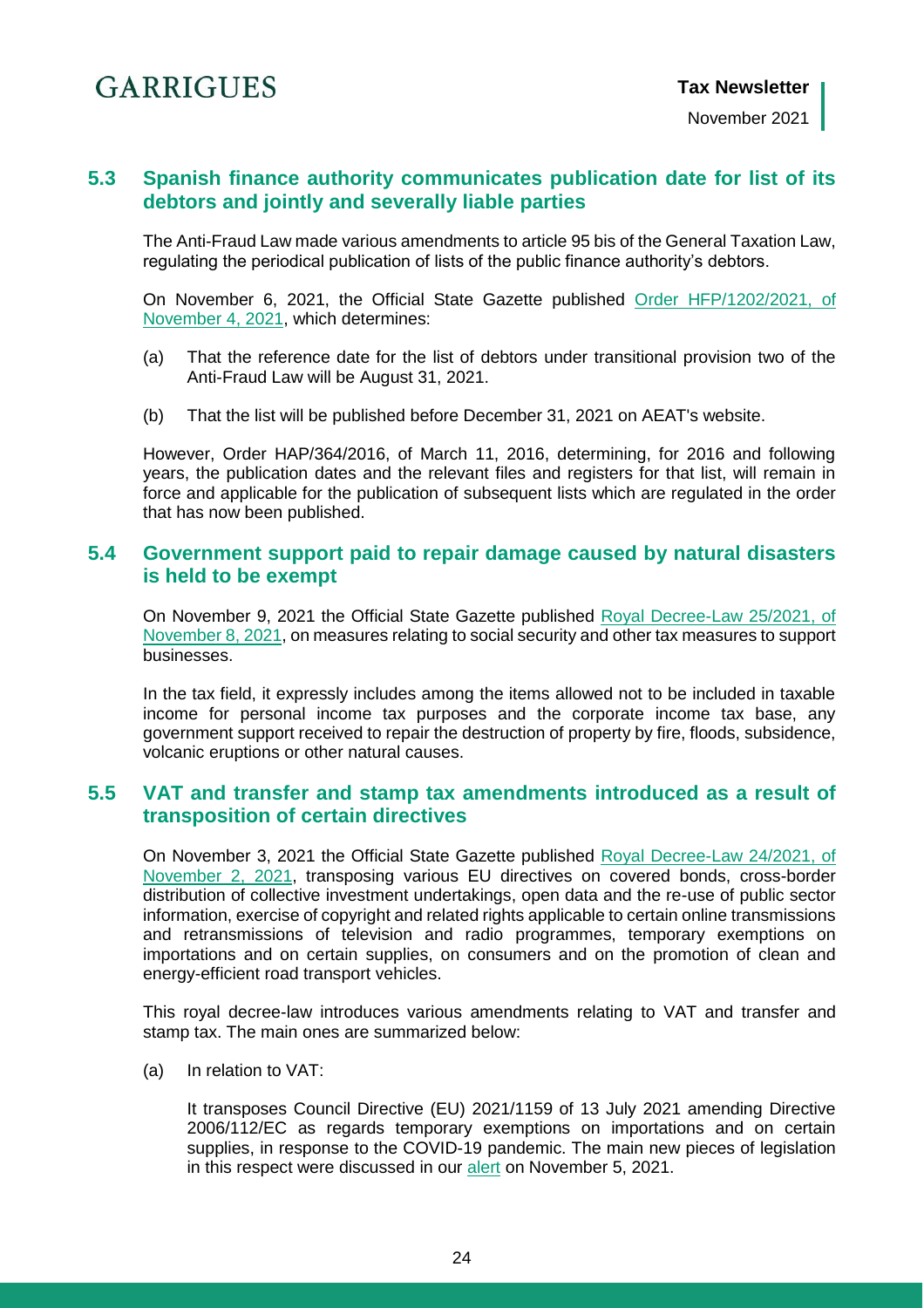

(b) In relation to transfer and stamp tax:

Two new cases of exemption have been added:

- **The issuance, transfer, redemption and reimbursement of covered bonds and** mortgage units and mortgage transfer units as defined in the royal decree-law itself.
- For asset transfers to amount to a separate set of assets as defined in relation to an insolvency proceeding on the issuing entity and the transfer of loans to another credit institution for jointly funding issuances, as set out in article 14 of the royal decree-law.

These exemptions came into force on November 4, 2021.